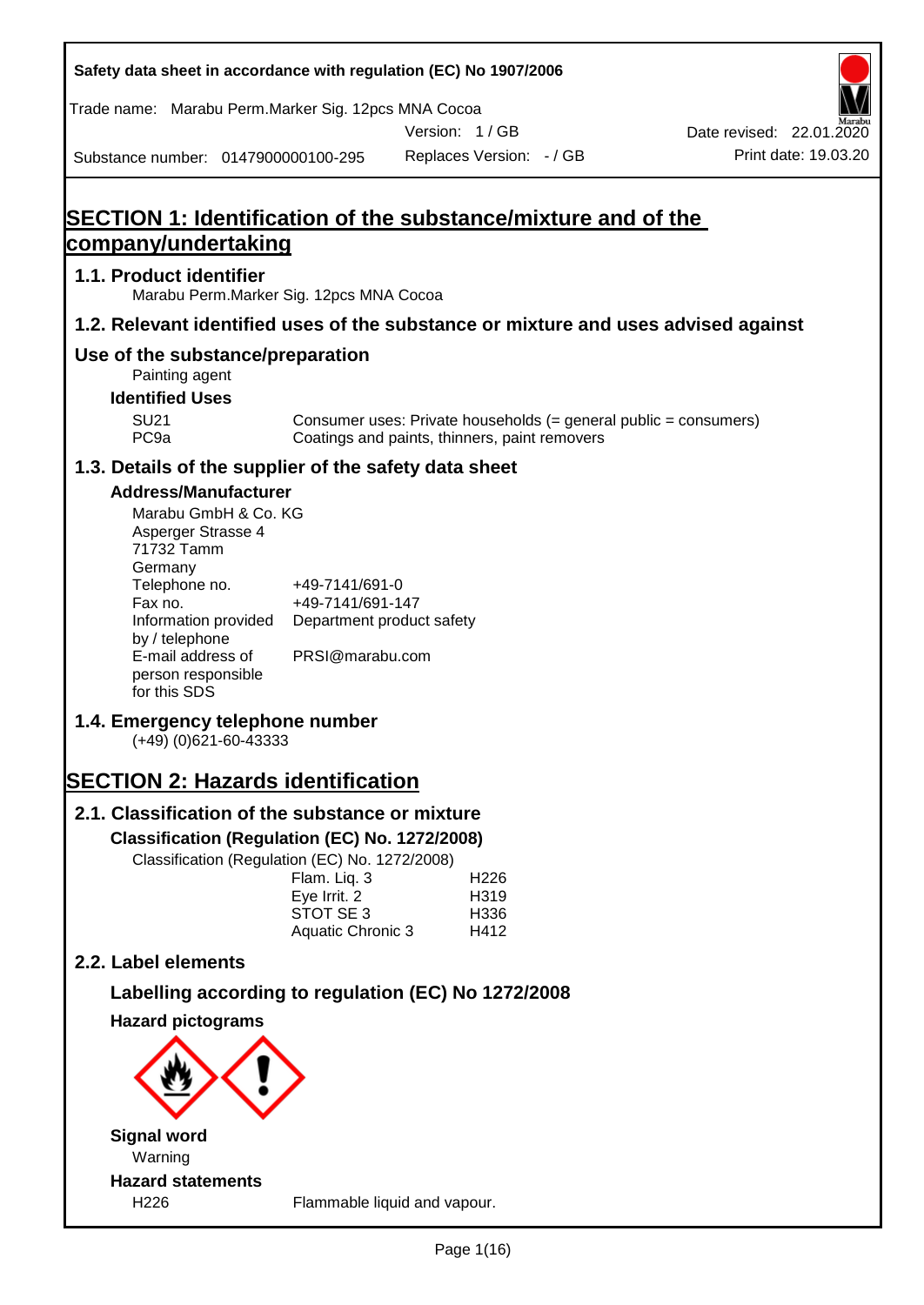| Safety data sheet in accordance with regulation (EC) No 1907/2006                                                                                     |                                                       |               |                  |                          |      |                                                                                  |
|-------------------------------------------------------------------------------------------------------------------------------------------------------|-------------------------------------------------------|---------------|------------------|--------------------------|------|----------------------------------------------------------------------------------|
| Trade name: Marabu Perm.Marker Sig. 12pcs MNA Cocoa                                                                                                   |                                                       |               |                  |                          |      |                                                                                  |
|                                                                                                                                                       |                                                       | Version: 1/GB |                  |                          |      | Date revised: 22.01.2020                                                         |
| Substance number: 0147900000100-295                                                                                                                   |                                                       |               |                  | Replaces Version: - / GB |      | Print date: 19.03.20                                                             |
| H319                                                                                                                                                  | Causes serious eye irritation.                        |               |                  |                          |      |                                                                                  |
| H336                                                                                                                                                  | May cause drowsiness or dizziness.                    |               |                  |                          |      |                                                                                  |
| H412                                                                                                                                                  | Harmful to aquatic life with long lasting effects.    |               |                  |                          |      |                                                                                  |
| <b>Precautionary statements</b>                                                                                                                       |                                                       |               |                  |                          |      |                                                                                  |
| P <sub>101</sub>                                                                                                                                      |                                                       |               |                  |                          |      | If medical advice is needed, have product container or label at hand.            |
| P <sub>102</sub>                                                                                                                                      | Keep out of reach of children.                        |               |                  |                          |      |                                                                                  |
| P210                                                                                                                                                  | sources. No smoking.                                  |               |                  |                          |      | Keep away from heat, hot surfaces, sparks, open flames and other ignition        |
| P264.1                                                                                                                                                | Wash hands thoroughly after handling.                 |               |                  |                          |      |                                                                                  |
| P271                                                                                                                                                  | Use only outdoors or in a well-ventilated area.       |               |                  |                          |      |                                                                                  |
| P <sub>280</sub>                                                                                                                                      |                                                       |               |                  |                          |      | Wear protective gloves / protective clothing / eye protection / face protection. |
| P305+P351+P338<br>IF IN EYES: Rinse cautiously with water for several minutes. Remove contact<br>lenses, if present and easy to do. Continue rinsing. |                                                       |               |                  |                          |      |                                                                                  |
| P405                                                                                                                                                  | Store locked up.                                      |               |                  |                          |      |                                                                                  |
| P501.9                                                                                                                                                | Dispose of contents / container as problematic waste. |               |                  |                          |      |                                                                                  |
| Hazardous component(s) to be indicated on label (Regulation (EC) No. 1272/2008)                                                                       |                                                       |               |                  |                          |      |                                                                                  |
| contains                                                                                                                                              | 1-Methoxy-2-propanol                                  |               |                  |                          |      |                                                                                  |
| 2.3. Other hazards                                                                                                                                    |                                                       |               |                  |                          |      |                                                                                  |
| No special hazards have to be mentioned.                                                                                                              |                                                       |               |                  |                          |      |                                                                                  |
| <b>SECTION 3: Composition/information on ingredients</b>                                                                                              |                                                       |               |                  |                          |      |                                                                                  |
| 3.2. Mixtures                                                                                                                                         |                                                       |               |                  |                          |      |                                                                                  |
| <b>Hazardous ingredients</b>                                                                                                                          |                                                       |               |                  |                          |      |                                                                                  |
| <b>Ethanol</b>                                                                                                                                        |                                                       |               |                  |                          |      |                                                                                  |
| CAS No.                                                                                                                                               | 64-17-5                                               |               |                  |                          |      |                                                                                  |
| EINECS no.                                                                                                                                            | 200-578-6                                             |               |                  |                          |      |                                                                                  |
| Registration no.                                                                                                                                      | 01-2119457610-43                                      |               |                  |                          |      |                                                                                  |
| Concentration                                                                                                                                         | $>=$ 25                                               |               | $\prec$          | 50                       | %    |                                                                                  |
| Classification (Regulation (EC) No. 1272/2008)                                                                                                        |                                                       |               |                  |                          |      |                                                                                  |
|                                                                                                                                                       | Flam. Liq. 2                                          |               | H <sub>225</sub> |                          |      |                                                                                  |
|                                                                                                                                                       | Eye Irrit. 2                                          |               | H319             |                          |      |                                                                                  |
| Concentration limits (Regulation (EC) No. 1272/2008)                                                                                                  |                                                       |               |                  |                          |      |                                                                                  |
|                                                                                                                                                       | Eye Irrit. 2                                          | H319          |                  | $>= 50 \%$               |      |                                                                                  |
| 1-Methoxy-2-propanol                                                                                                                                  |                                                       |               |                  |                          |      |                                                                                  |
| CAS No.                                                                                                                                               | 107-98-2                                              |               |                  |                          |      |                                                                                  |
| EINECS no.                                                                                                                                            | 203-539-1                                             |               |                  |                          |      |                                                                                  |
| Registration no.                                                                                                                                      | 01-2119457435-35                                      |               |                  |                          |      |                                                                                  |
| Concentration                                                                                                                                         | $=$                                                   | 25            | $\lt$            | 50                       | $\%$ |                                                                                  |
| Classification (Regulation (EC) No. 1272/2008)                                                                                                        |                                                       |               |                  |                          |      |                                                                                  |
|                                                                                                                                                       | STOT SE 3                                             |               | H336             |                          |      |                                                                                  |
|                                                                                                                                                       | Flam. Liq. 3                                          |               | H226             |                          |      |                                                                                  |
|                                                                                                                                                       |                                                       |               |                  |                          |      |                                                                                  |
| <b>Benzyl alcohol</b>                                                                                                                                 |                                                       |               |                  |                          |      |                                                                                  |
| CAS No.                                                                                                                                               | 100-51-6                                              |               |                  |                          |      |                                                                                  |
| EINECS no.                                                                                                                                            | 202-859-9                                             |               |                  |                          |      |                                                                                  |
| Registration no.                                                                                                                                      | 01-2119492630-38                                      |               |                  |                          |      |                                                                                  |
| Concentration                                                                                                                                         | $=$                                                   | 1             | $\prec$          | 10                       | %    |                                                                                  |
| Classification (Regulation (EC) No. 1272/2008)                                                                                                        |                                                       |               |                  |                          |      |                                                                                  |
|                                                                                                                                                       | Acute Tox. 4                                          |               | H332             |                          |      |                                                                                  |
|                                                                                                                                                       |                                                       |               |                  |                          |      |                                                                                  |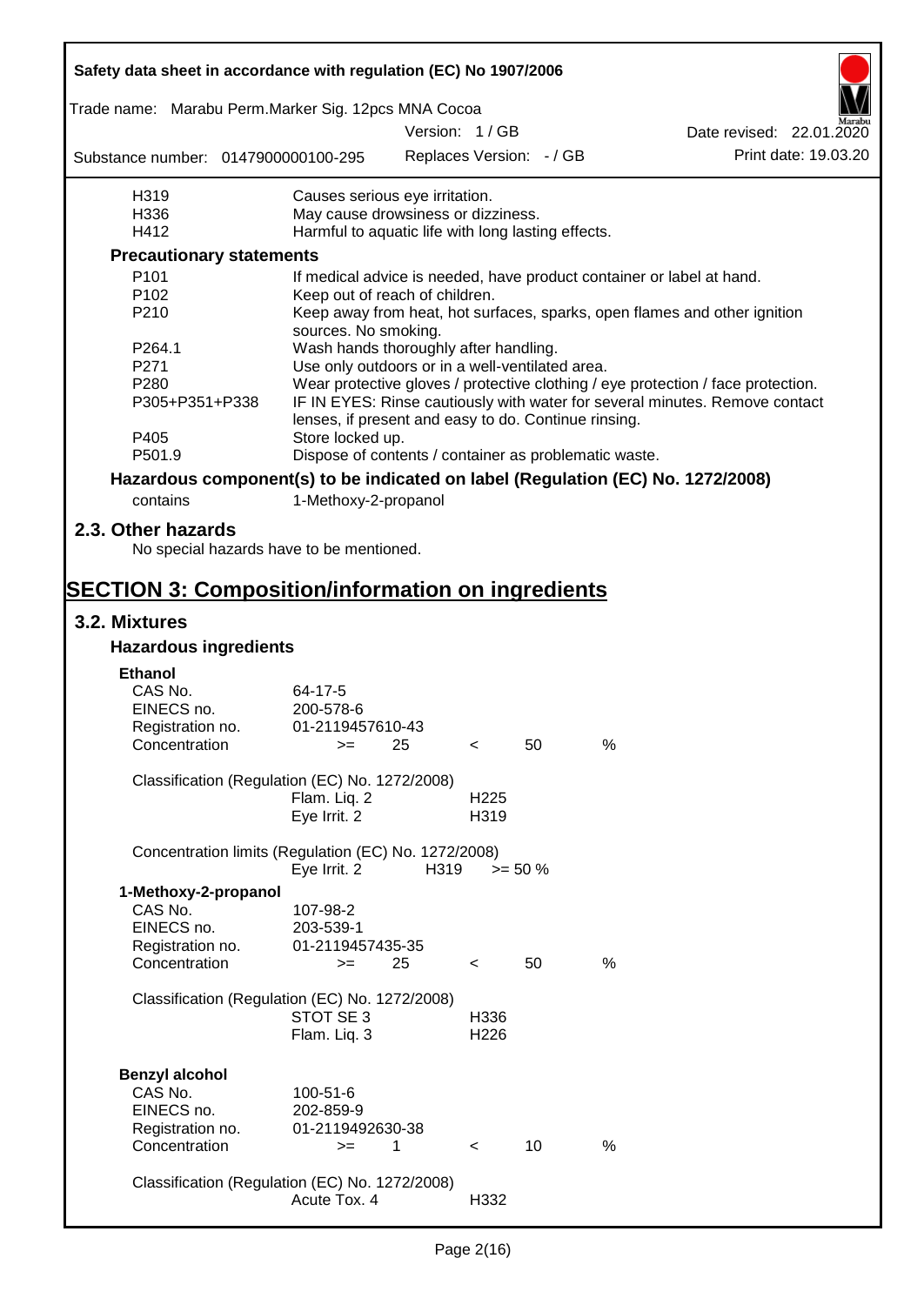| Safety data sheet in accordance with regulation (EC) No 1907/2006 |                                                                         |               |                          |    |      |                          |                      |
|-------------------------------------------------------------------|-------------------------------------------------------------------------|---------------|--------------------------|----|------|--------------------------|----------------------|
|                                                                   | Trade name: Marabu Perm. Marker Sig. 12pcs MNA Cocoa                    |               |                          |    |      |                          | Marabu               |
|                                                                   |                                                                         | Version: 1/GB |                          |    |      | Date revised: 22.01.2020 |                      |
|                                                                   | Substance number: 0147900000100-295                                     |               | Replaces Version: - / GB |    |      |                          | Print date: 19.03.20 |
|                                                                   | Acute Tox. 4                                                            |               | H <sub>302</sub>         |    |      |                          |                      |
|                                                                   | Eye Irrit. 2                                                            |               | H319                     |    |      |                          |                      |
|                                                                   | 3',6'-bis(diethylamino)spiro[isobenzofuran-1(3H),9'-[9H]xanthene]-3-one |               |                          |    |      |                          |                      |
| CAS No.                                                           | 509-34-2                                                                |               |                          |    |      |                          |                      |
| EINECS no.                                                        | 208-096-8                                                               |               |                          |    |      |                          |                      |
| Concentration                                                     | $>=$                                                                    | 2,5           | $\prec$                  | 10 | $\%$ |                          |                      |
|                                                                   | Classification (Regulation (EC) No. 1272/2008)                          |               |                          |    |      |                          |                      |
|                                                                   | Acute Tox. 4                                                            |               | H302                     |    |      |                          |                      |
|                                                                   | Eye Irrit. 2                                                            |               | H <sub>3</sub> 19        |    |      |                          |                      |
|                                                                   | Aquatic Chronic 2                                                       |               | H411                     |    |      |                          |                      |

# **SECTION 4: First aid measures**

## **4.1. Description of first aid measures**

### **General information**

In all cases of doubt, or when symptoms persist, seek medical attention. Never give anything by mouth to an unconscious person. If unconscious place in recovery position and seek medical advice.

### **After inhalation**

Remove to fresh air, keep patient warm and at rest. If breathing is irregular or stopped, administer artificial respiration.

#### **After skin contact**

Remove contaminated clothing. Wash skin thoroughly with soap and water or use recognised skin cleanser. Do NOT use solvents or thinners.

#### **After eye contact**

Remove contact lenses, irrigate copiously with clean, fresh water, holding the eyelids apart for at least 10 minutes and seek immediate medical advice.

### **After ingestion**

If accidentally swallowed rinse the mouth with plenty of water (only if the person is conscious) and obtain immediate medical attention. Keep at rest. Do NOT induce vomiting.

### **4.2. Most important symptoms and effects, both acute and delayed**

Until now no symptoms known so far.

### **4.3. Indication of any immediate medical attention and special treatment needed**

### **Hints for the physician / treatment**

Treat symptomatically

# **SECTION 5: Firefighting measures**

### **5.1. Extinguishing media**

### **Suitable extinguishing media**

Recommended: alcohol resistant foam, CO2, powders, water spray/mist, Not be used for safety reasons: water *iet* 

### **5.2. Special hazards arising from the substance or mixture**

In the event of fire the following can be released: Carbon monoxide (CO); Carbon dioxide (CO2); dense black smoke; Nitrogen oxides (NOx); Sulphur oxides; Hydrogen chloride (HCl)

### **5.3. Advice for firefighters**

### **Special protective equipment for fire-fighting**

Cool closed containers exposed to fire with water. Do not allow run-off from fire fighting to enter drains or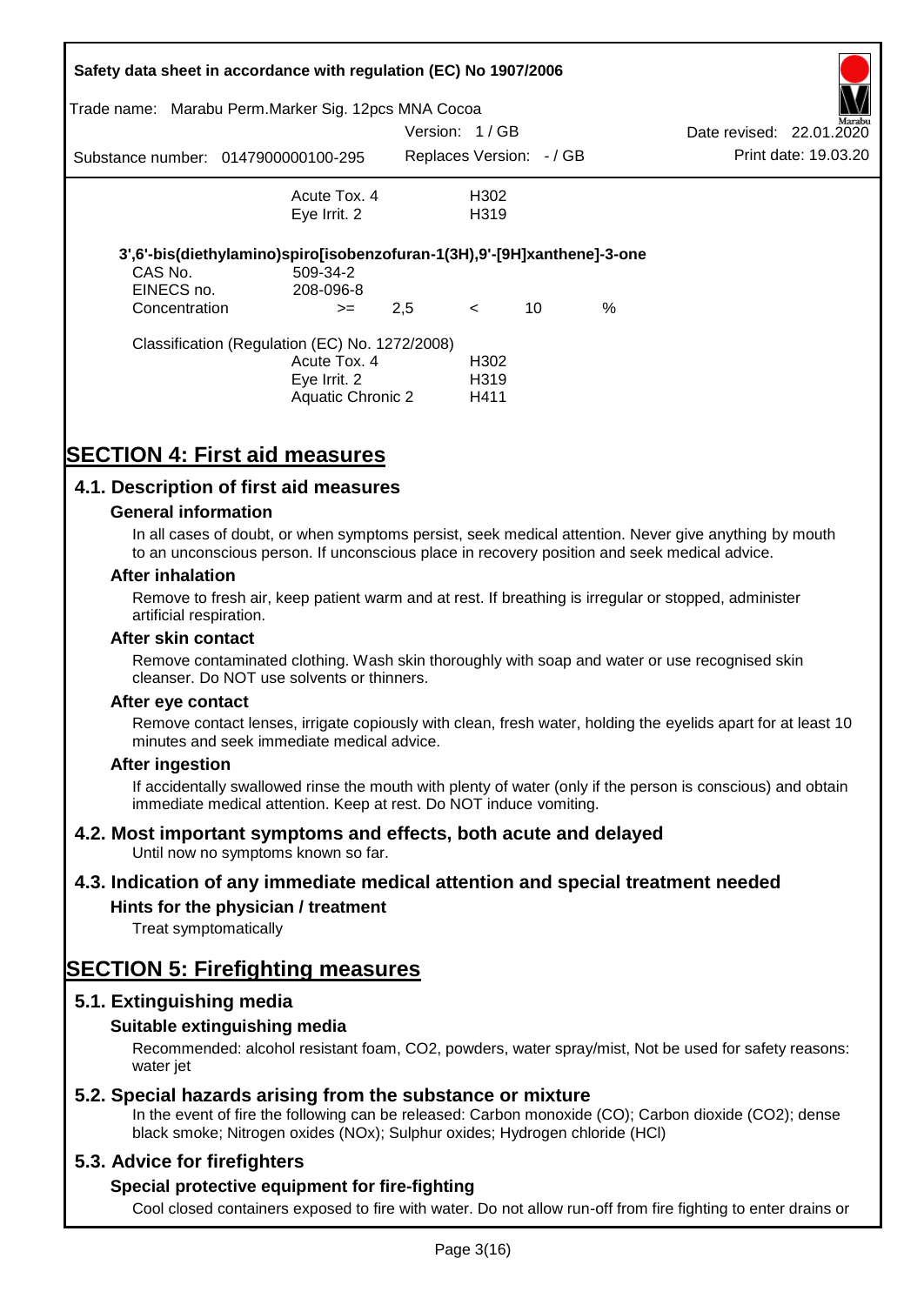### **Safety data sheet in accordance with regulation (EC) No 1907/2006**

Trade name: Marabu Perm.Marker Sig. 12pcs MNA Cocoa

Version: 1 / GB

Replaces Version: - / GB Print date: 19.03.20 Date revised: 22.01.

Substance number: 0147900000100-295

water courses.

# **SECTION 6: Accidental release measures**

### **6.1. Personal precautions, protective equipment and emergency procedures**

Exclude sources of ignition and ventilate the area. Avoid breathing vapours. Refer to protective measures listed in Sections 7 and 8.

### **6.2. Environmental precautions**

Do not allow to enter drains or waterways. If the product contaminates lakes, rivers or sewage, inform appropriate authorities in accordance with local regulations.

### **6.3. Methods and material for containment and cleaning up**

Contain and collect spillage with non-combustible absorbent materials, e.g. sand, earth, vermiculite, diatomaceous earth and place in container for disposal according to local regulations (see section 13). Clean preferably with a detergent - avoid use of solvents.

### **6.4. Reference to other sections**

Information regarding Safe handling, see Section 7. Information regarding personal protective measures, see Section 8. Information regarding waste disposal, see Section 13.

# **SECTION 7: Handling and storage**

## **7.1. Precautions for safe handling**

### **Advice on safe handling**

Prevent the creation of flammable or explosive concentrations of vapour in air and avoid vapour concentration higher than the occupational exposure limits. In addition, the product should only be used in areas from which all naked lights and other sources of ignition have been excluded. Electrical equipment should be protected to the appropriate standard. Mixture may charge electrostatically: always use earthing leads when transferring from one container to another. Operators should wear anti-static footwear and clothing and floors should be of the conducting type. Isolate from sources of heat, sparks and open flame. No sparking tools should be used. Avoid skin and eye contact. Avoid the inhalation of particulates and spray mist arising from the application of this mixture. Smoking, eating and drinking shall be prohibited in application area. For personal protection see Section 8. Never use pressure to empty: container is not a pressure vessel. Always keep in containers of same material as the original one. Comply with the health and safety at work laws. Do not allow to enter drains or water courses.

### **Advice on protection against fire and explosion**

Vapours are heavier than air and may spread along floors. Vapours may form explosive mixtures with air.

### **Classification of fires / temperature class / Ignition group / Dust explosion class**

| Classification of fires | B (Combustible liquid substances) |
|-------------------------|-----------------------------------|
| Temperature class       | T3                                |

## **7.2. Conditions for safe storage, including any incompatibilities**

### **Requirements for storage rooms and vessels**

Electrical installations/working materials must comply with the local applied technological safety standards. Storage rooms in which filling operations take place must have a conducting floor. Store in accordance with national regulation

#### **Hints on storage assembly**

Store away from oxidising agents, from strongly alkaline and strongly acid materials.

### **Further information on storage conditions**

Observe label precautions. Store between 15 and 30 °C in a dry, well ventilated place away from sources of heat and direct sunlight. Keep container tightly closed. Keep away from sources of ignition. No smoking. Prevent unauthorised access. Containers which are opened must be carefully resealed and kept upright to prevent leakage.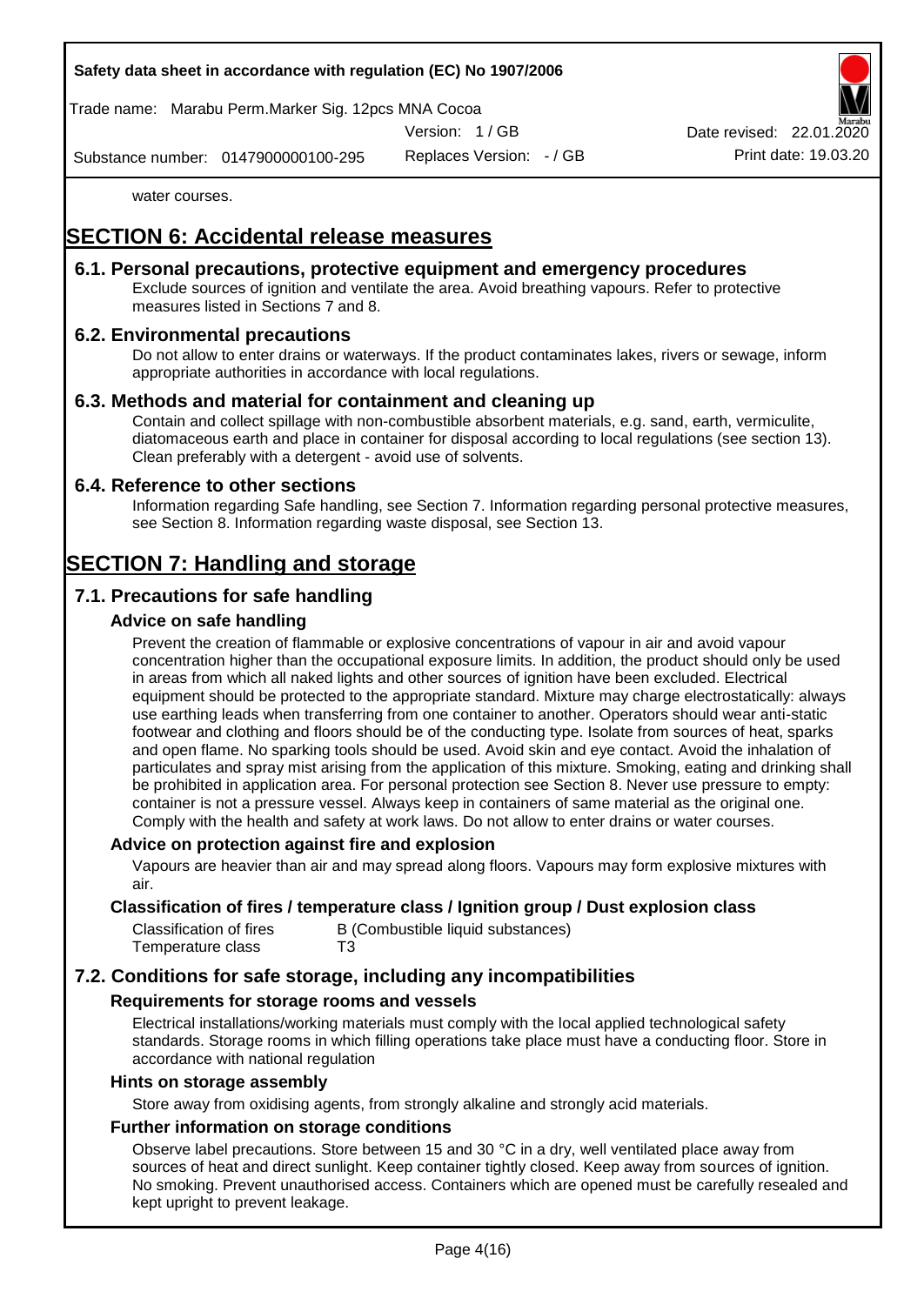| Safety data sheet in accordance with regulation (EC) No 1907/2006                                     |            |                                |      |                   |                          |
|-------------------------------------------------------------------------------------------------------|------------|--------------------------------|------|-------------------|--------------------------|
| Trade name: Marabu Perm.Marker Sig. 12pcs MNA Cocoa                                                   |            |                                |      |                   |                          |
|                                                                                                       |            | Version: 1/GB                  |      |                   | Date revised: 22.01.2020 |
| Substance number: 0147900000100-295                                                                   |            | Replaces Version: - / GB       |      |                   | Print date: 19.03.20     |
| 7.3. Specific end use(s)<br>Painting agent<br><b>SECTION 8: Exposure controls/personal protection</b> |            |                                |      |                   |                          |
| 8.1. Control parameters                                                                               |            |                                |      |                   |                          |
| <b>Exposure limit values</b>                                                                          |            |                                |      |                   |                          |
| <b>Ethanol</b>                                                                                        |            |                                |      |                   |                          |
| List                                                                                                  | EH40       |                                |      |                   |                          |
| <b>Type</b>                                                                                           | <b>WEL</b> |                                |      |                   |                          |
| Value                                                                                                 | 1920       | mg/m <sup>3</sup>              | 1000 | ppm(V)            |                          |
| <b>Status: 2011</b>                                                                                   |            |                                |      |                   |                          |
| 1-Methoxy-2-propanol                                                                                  |            |                                |      |                   |                          |
| List                                                                                                  | EH40       |                                |      |                   |                          |
| <b>Type</b>                                                                                           | <b>WEL</b> |                                |      |                   |                          |
| Value                                                                                                 | 375        | mg/m <sup>3</sup>              | 100  | ppm(V)            |                          |
| Short term exposure limit                                                                             | 560        | mg/m <sup>3</sup>              | 150  | ppm(V)            |                          |
| Skin resorption / sensibilisation: Sk;                                                                |            | <b>Status: 2011</b>            |      |                   |                          |
| <b>Derived No/Minimal Effect Levels (DNEL/DMEL)</b>                                                   |            |                                |      |                   |                          |
| <b>Ethanol</b>                                                                                        |            |                                |      |                   |                          |
| Type of value                                                                                         |            | Derived No Effect Level (DNEL) |      |                   |                          |
| Reference group                                                                                       | Worker     |                                |      |                   |                          |
| Duration of exposure                                                                                  | Long term  |                                |      |                   |                          |
| Route of exposure                                                                                     | inhalative |                                |      |                   |                          |
| Mode of action                                                                                        |            | Systemic effects               |      |                   |                          |
| Concentration                                                                                         |            | 950                            |      | mg/m <sup>3</sup> |                          |
| Type of value                                                                                         |            | Derived No Effect Level (DNEL) |      |                   |                          |
| Reference group                                                                                       | Worker     |                                |      |                   |                          |
| Duration of exposure                                                                                  | Short term |                                |      |                   |                          |
| Route of exposure                                                                                     | inhalative |                                |      |                   |                          |
| Mode of action                                                                                        |            | Local effects                  |      |                   |                          |
| Concentration                                                                                         |            | 1900                           |      | mg/m <sup>3</sup> |                          |
|                                                                                                       |            |                                |      |                   |                          |
| Type of value                                                                                         |            | Derived No Effect Level (DNEL) |      |                   |                          |
| Reference group                                                                                       | Worker     |                                |      |                   |                          |
| Duration of exposure                                                                                  | Long term  |                                |      |                   |                          |
| Route of exposure                                                                                     | dermal     |                                |      |                   |                          |
| Mode of action                                                                                        |            | Systemic effects               |      |                   |                          |
| Concentration                                                                                         |            | 343                            |      | mg/kg/d           |                          |
|                                                                                                       |            |                                |      |                   |                          |
| Type of value                                                                                         |            | Derived No Effect Level (DNEL) |      |                   |                          |
| Reference group                                                                                       | Consumer   |                                |      |                   |                          |
| Duration of exposure                                                                                  | Long term  |                                |      |                   |                          |
| Route of exposure                                                                                     | inhalative |                                |      |                   |                          |
| Mode of action                                                                                        |            | Systemic effects               |      |                   |                          |
| Concentration                                                                                         |            | 114                            |      | mg/m <sup>3</sup> |                          |
|                                                                                                       |            |                                |      |                   |                          |
| Type of value                                                                                         |            | Derived No Effect Level (DNEL) |      |                   |                          |
| Reference group                                                                                       | Consumer   |                                |      |                   |                          |
| Duration of exposure                                                                                  | Short term |                                |      |                   |                          |
| Route of exposure                                                                                     | inhalative |                                |      |                   |                          |
| Mode of action                                                                                        |            | Local effects                  |      |                   |                          |
| Concentration                                                                                         |            | 950                            |      | mg/m <sup>3</sup> |                          |

Ī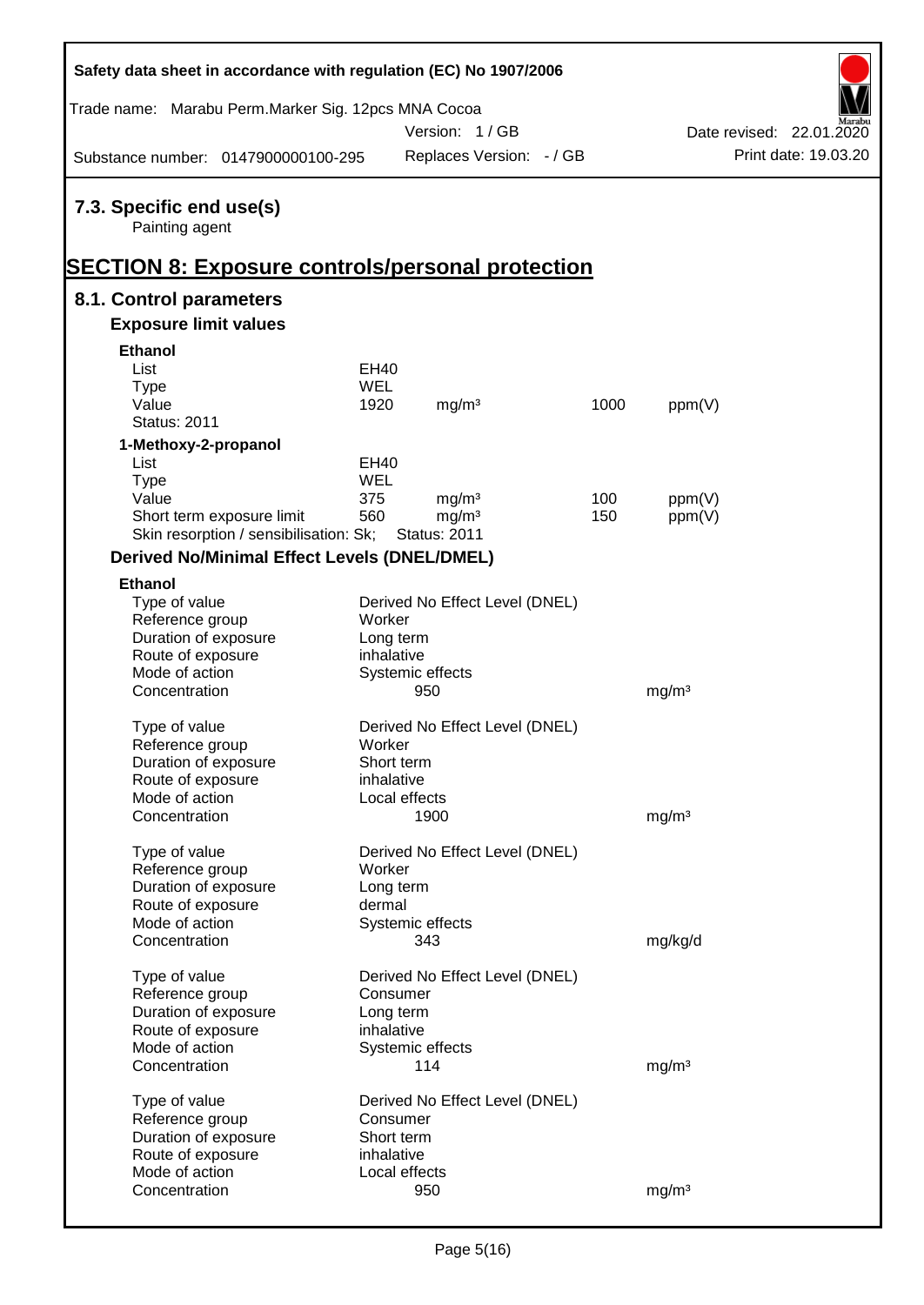| Safety data sheet in accordance with regulation (EC) No 1907/2006 |                                |                          |  |  |  |  |  |
|-------------------------------------------------------------------|--------------------------------|--------------------------|--|--|--|--|--|
| Trade name: Marabu Perm.Marker Sig. 12pcs MNA Cocoa               |                                |                          |  |  |  |  |  |
|                                                                   | Version: 1/GB                  | Date revised: 22.01.2020 |  |  |  |  |  |
| Substance number: 0147900000100-295                               | Replaces Version: - / GB       | Print date: 19.03.20     |  |  |  |  |  |
| Type of value                                                     | Derived No Effect Level (DNEL) |                          |  |  |  |  |  |
| Reference group                                                   | Consumer                       |                          |  |  |  |  |  |
| Duration of exposure                                              | Long term                      |                          |  |  |  |  |  |
| Route of exposure                                                 | dermal                         |                          |  |  |  |  |  |
| Mode of action<br>Concentration                                   | Systemic effects<br>206        | mg/kg/d                  |  |  |  |  |  |
|                                                                   |                                |                          |  |  |  |  |  |
| Type of value                                                     | Derived No Effect Level (DNEL) |                          |  |  |  |  |  |
| Reference group                                                   | Consumer                       |                          |  |  |  |  |  |
| Duration of exposure                                              | Long term                      |                          |  |  |  |  |  |
| Route of exposure                                                 | oral                           |                          |  |  |  |  |  |
| Mode of action                                                    | Systemic effects               |                          |  |  |  |  |  |
| Concentration                                                     | 87                             | mg/kg/d                  |  |  |  |  |  |
| 1-Methoxy-2-propanol                                              |                                |                          |  |  |  |  |  |
| Type of value                                                     | Derived No Effect Level (DNEL) |                          |  |  |  |  |  |
| Reference group                                                   | Worker                         |                          |  |  |  |  |  |
| Duration of exposure                                              | Acute                          |                          |  |  |  |  |  |
| Route of exposure                                                 | inhalative                     |                          |  |  |  |  |  |
| Mode of action                                                    | Local effects                  |                          |  |  |  |  |  |
| Concentration                                                     | 553,5                          | mg/m <sup>3</sup>        |  |  |  |  |  |
| Type of value                                                     | Derived No Effect Level (DNEL) |                          |  |  |  |  |  |
| Reference group                                                   | Worker                         |                          |  |  |  |  |  |
| Duration of exposure                                              | Long term                      |                          |  |  |  |  |  |
| Route of exposure                                                 | dermal                         |                          |  |  |  |  |  |
| Mode of action                                                    | Systemic effects               |                          |  |  |  |  |  |
| Concentration                                                     | 50,6                           | mg/person/               |  |  |  |  |  |
|                                                                   |                                | d                        |  |  |  |  |  |
| Type of value                                                     | Derived No Effect Level (DNEL) |                          |  |  |  |  |  |
| Reference group                                                   | Worker                         |                          |  |  |  |  |  |
| Duration of exposure                                              | Long term                      |                          |  |  |  |  |  |
| Route of exposure                                                 | inhalative                     |                          |  |  |  |  |  |
| Mode of action                                                    | Systemic effects               |                          |  |  |  |  |  |
| Concentration                                                     | 369                            | mg/m <sup>3</sup>        |  |  |  |  |  |
|                                                                   |                                |                          |  |  |  |  |  |
| Type of value                                                     | Derived No Effect Level (DNEL) |                          |  |  |  |  |  |
| Reference group                                                   | <b>General Population</b>      |                          |  |  |  |  |  |
| Duration of exposure                                              | Long term<br>dermal            |                          |  |  |  |  |  |
| Route of exposure<br>Mode of action                               | Systemic effects               |                          |  |  |  |  |  |
| Concentration                                                     | 18,1                           | mg/kg                    |  |  |  |  |  |
|                                                                   |                                |                          |  |  |  |  |  |
| Type of value                                                     | Derived No Effect Level (DNEL) |                          |  |  |  |  |  |
| Reference group                                                   | <b>General Population</b>      |                          |  |  |  |  |  |
| Duration of exposure                                              | Long term                      |                          |  |  |  |  |  |
| Route of exposure<br>Mode of action                               | inhalative                     |                          |  |  |  |  |  |
| Concentration                                                     | Systemic effects<br>43,9       | mg/m <sup>3</sup>        |  |  |  |  |  |
|                                                                   |                                |                          |  |  |  |  |  |
| Type of value                                                     | Derived No Effect Level (DNEL) |                          |  |  |  |  |  |
| Reference group                                                   | <b>General Population</b>      |                          |  |  |  |  |  |
| Duration of exposure                                              | Long term                      |                          |  |  |  |  |  |
| Route of exposure                                                 | oral                           |                          |  |  |  |  |  |
| Mode of action                                                    | Systemic effects               |                          |  |  |  |  |  |
| Concentration                                                     | 3,3                            | mg/kg/d                  |  |  |  |  |  |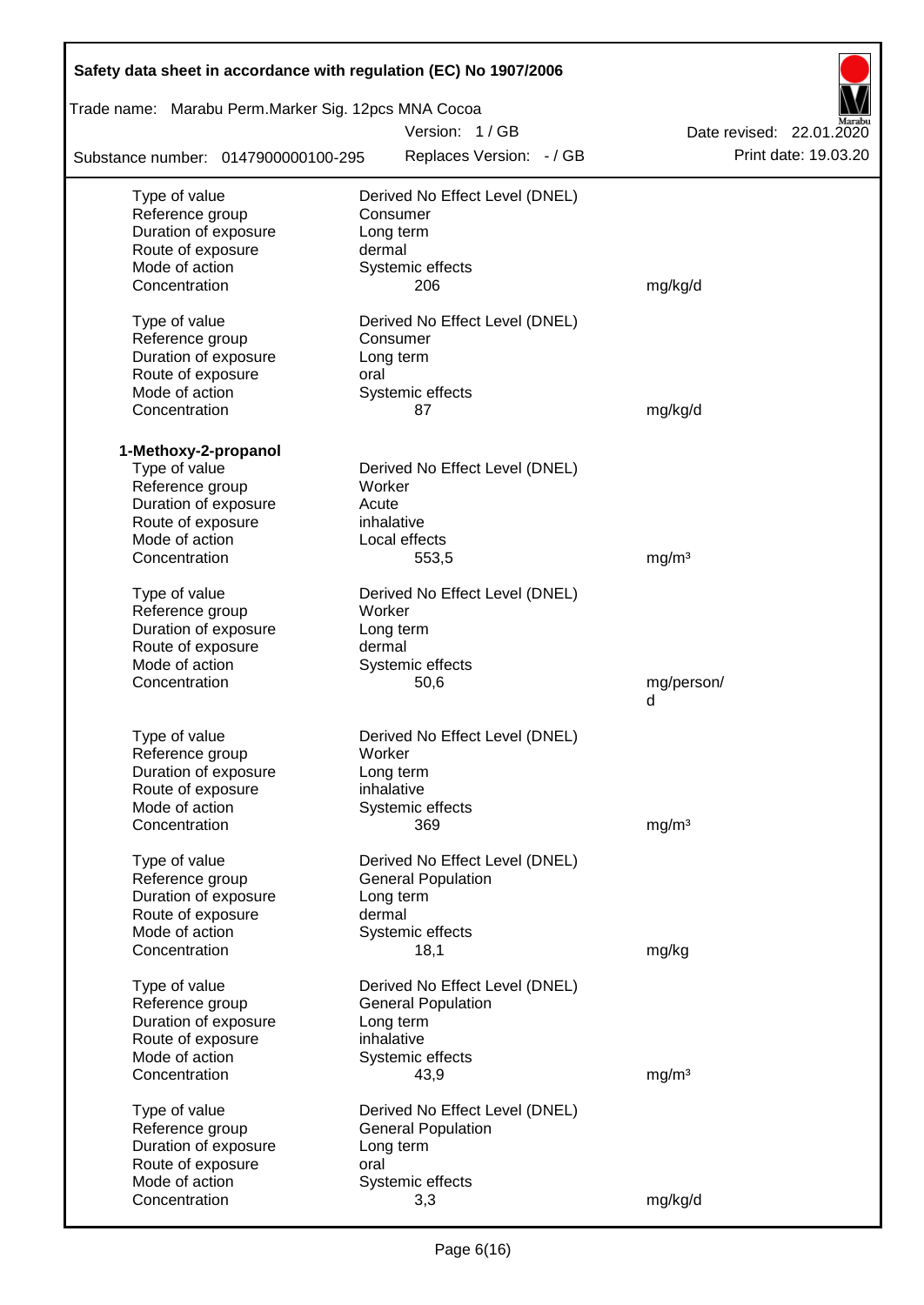|  | Safety data sheet in accordance with regulation (EC) No 1907/2006 |  |
|--|-------------------------------------------------------------------|--|
|--|-------------------------------------------------------------------|--|

| Trade name: Marabu Perm.Marker Sig. 12pcs MNA Cocoa |  |  |
|-----------------------------------------------------|--|--|
|                                                     |  |  |

Version: 1 / GB

Replaces Version:  $-$  / GB Print date: 19.03.20 Date revised: 22.01.2020

Substance number: 0147900000100-295

| <b>Benzyl alcohol</b>            |                                |                   |
|----------------------------------|--------------------------------|-------------------|
| Type of value                    | Derived No Effect Level (DNEL) |                   |
| Reference group                  | Worker                         |                   |
| Duration of exposure             | Long term                      |                   |
| Route of exposure                | inhalative                     |                   |
| Mode of action                   | Systemic effects               |                   |
| Concentration                    | 22                             | mg/m <sup>3</sup> |
|                                  |                                |                   |
| Type of value                    | Derived No Effect Level (DNEL) |                   |
| Reference group                  | Worker                         |                   |
| Duration of exposure             | Short term                     |                   |
| Route of exposure                | inhalative                     |                   |
| Mode of action                   | Systemic effects               |                   |
| Concentration                    | 110                            | mg/m <sup>3</sup> |
|                                  |                                |                   |
| Type of value                    | Derived No Effect Level (DNEL) |                   |
| Reference group                  | Worker                         |                   |
| Duration of exposure             | Long term                      |                   |
| Route of exposure                | dermal                         |                   |
| Mode of action                   | Systemic effects               |                   |
| Concentration                    | 8                              | mg/kg/d           |
|                                  |                                |                   |
| Type of value                    | Derived No Effect Level (DNEL) |                   |
| Reference group                  | Worker                         |                   |
| Duration of exposure             | Short term                     |                   |
| Route of exposure                | dermal                         |                   |
| Mode of action                   | Systemic effects               |                   |
| Concentration                    | 40                             | mg/kg/d           |
|                                  |                                |                   |
| Type of value                    | Derived No Effect Level (DNEL) |                   |
| Reference group                  | Consumer                       |                   |
| Duration of exposure             | Long term                      |                   |
| Route of exposure                | inhalative                     |                   |
| Mode of action                   | Systemic effects               |                   |
| Concentration                    | 5,4                            | mg/m <sup>3</sup> |
|                                  |                                |                   |
| Type of value                    | Derived No Effect Level (DNEL) |                   |
| Reference group                  | Consumer                       |                   |
| Duration of exposure             | Short term                     |                   |
| Route of exposure                | inhalative                     |                   |
| Mode of action                   | Systemic effects               |                   |
| Concentration                    | 27                             | mg/m <sup>3</sup> |
|                                  |                                |                   |
| Type of value                    | Derived No Effect Level (DNEL) |                   |
| Reference group                  | Consumer                       |                   |
| Duration of exposure             | Long term                      |                   |
| Route of exposure                | dermal                         |                   |
| Mode of action                   |                                |                   |
|                                  | Systemic effects               |                   |
| Concentration                    | 4                              | mg/kg/d           |
|                                  | Derived No Effect Level (DNEL) |                   |
| Type of value<br>Reference group | Consumer                       |                   |
| Duration of exposure             | Short term                     |                   |
| Route of exposure                | dermal                         |                   |
| Mode of action                   | Systemic effects               |                   |
| Concentration                    |                                |                   |
|                                  | 20                             | mg/kg/d           |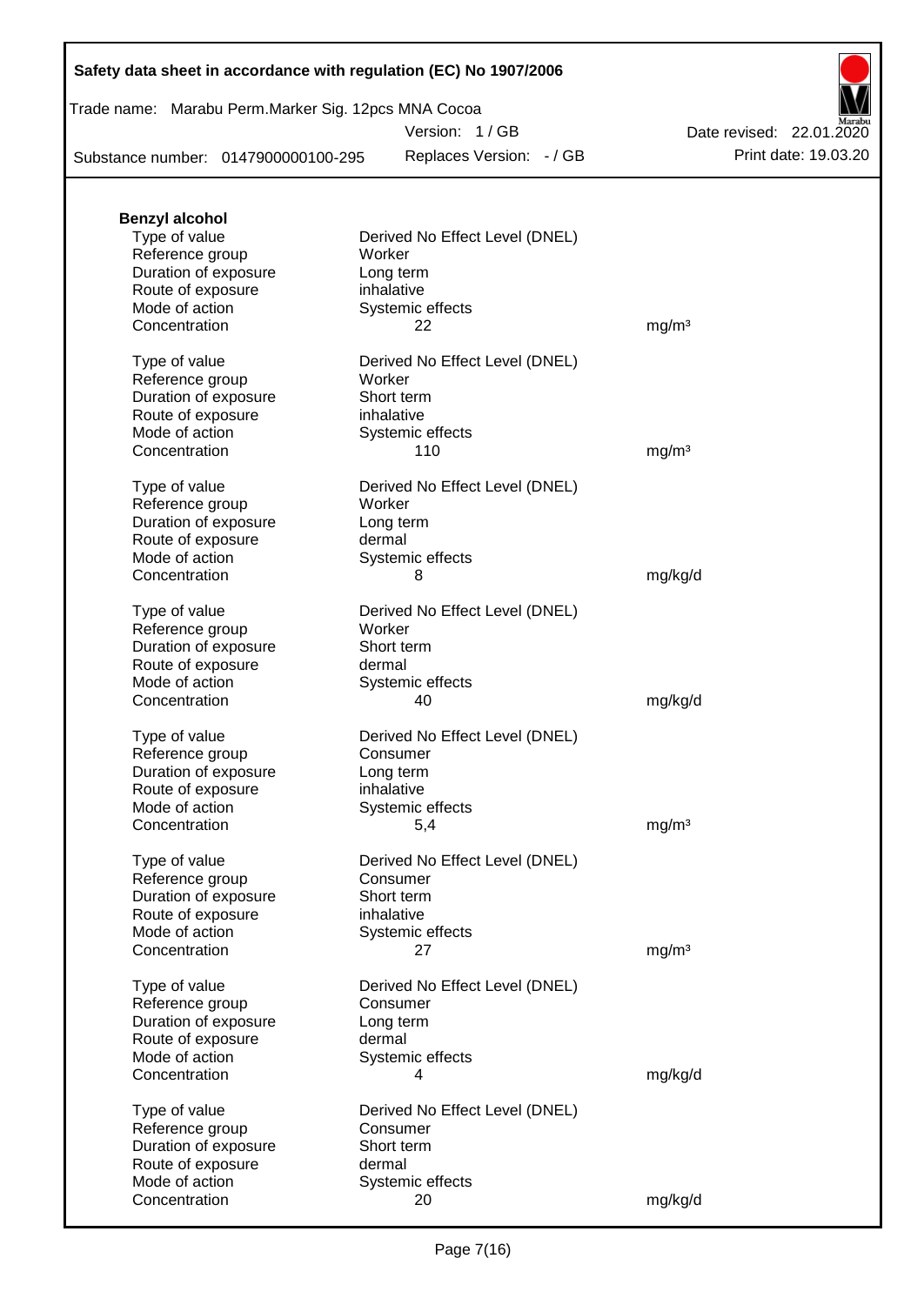| Safety data sheet in accordance with regulation (EC) No 1907/2006 |             |                                |                          |  |  |  |  |  |
|-------------------------------------------------------------------|-------------|--------------------------------|--------------------------|--|--|--|--|--|
| Trade name: Marabu Perm.Marker Sig. 12pcs MNA Cocoa               |             |                                |                          |  |  |  |  |  |
|                                                                   |             | Version: 1/GB                  | Date revised: 22.01.2020 |  |  |  |  |  |
| Substance number: 0147900000100-295                               |             | Replaces Version: - / GB       | Print date: 19.03.20     |  |  |  |  |  |
| Type of value                                                     |             | Derived No Effect Level (DNEL) |                          |  |  |  |  |  |
| Reference group                                                   |             | Consumer                       |                          |  |  |  |  |  |
| Duration of exposure                                              |             | Long term                      |                          |  |  |  |  |  |
| Route of exposure                                                 | oral        |                                |                          |  |  |  |  |  |
| Mode of action                                                    |             | Systemic effects               |                          |  |  |  |  |  |
| Concentration                                                     |             | 4                              | mg/kg/d                  |  |  |  |  |  |
| Type of value                                                     |             | Derived No Effect Level (DNEL) |                          |  |  |  |  |  |
| Reference group                                                   |             | Consumer                       |                          |  |  |  |  |  |
| Duration of exposure                                              |             | Short term                     |                          |  |  |  |  |  |
| Route of exposure                                                 | oral        |                                |                          |  |  |  |  |  |
| Mode of action                                                    |             | Systemic effects               |                          |  |  |  |  |  |
| Concentration                                                     |             | 20                             | mg/kg/d                  |  |  |  |  |  |
| <b>Predicted No Effect Concentration (PNEC)</b>                   |             |                                |                          |  |  |  |  |  |
| <b>Ethanol</b>                                                    |             |                                |                          |  |  |  |  |  |
| Type of value                                                     | <b>PNEC</b> |                                |                          |  |  |  |  |  |
| <b>Type</b>                                                       |             | Freshwater                     |                          |  |  |  |  |  |
| Concentration                                                     |             | 0,96                           | mg/l                     |  |  |  |  |  |
| Type of value                                                     | <b>PNEC</b> |                                |                          |  |  |  |  |  |
| <b>Type</b>                                                       |             | Saltwater                      |                          |  |  |  |  |  |
| Concentration                                                     |             | 0,79                           | mg/l                     |  |  |  |  |  |
| Type of value                                                     | PNEC        |                                |                          |  |  |  |  |  |
| <b>Type</b>                                                       |             | Water (intermittent release)   |                          |  |  |  |  |  |
| Concentration                                                     |             | 2,75                           | mg/l                     |  |  |  |  |  |
| Type of value                                                     | <b>PNEC</b> |                                |                          |  |  |  |  |  |
| Type                                                              |             | Sewage treatment plant (STP)   |                          |  |  |  |  |  |
| Concentration                                                     |             | 580                            | mg/l                     |  |  |  |  |  |
| Type of value                                                     | <b>PNEC</b> |                                |                          |  |  |  |  |  |
| Type                                                              |             | Freshwater sediment            |                          |  |  |  |  |  |
| Concentration                                                     |             | 3,6                            | mg/kg                    |  |  |  |  |  |
| Type of value                                                     | <b>PNEC</b> |                                |                          |  |  |  |  |  |
| <b>Type</b>                                                       |             | Marine sediment                |                          |  |  |  |  |  |
| Concentration                                                     |             | 2,9                            | mg/kg                    |  |  |  |  |  |
| Type of value                                                     | <b>PNEC</b> |                                |                          |  |  |  |  |  |
| <b>Type</b>                                                       | Soil        |                                |                          |  |  |  |  |  |
| Concentration                                                     |             | 0,63                           | mg/kg                    |  |  |  |  |  |
| 1-Methoxy-2-propanol                                              |             |                                |                          |  |  |  |  |  |
| Type of value                                                     | <b>PNEC</b> |                                |                          |  |  |  |  |  |
| <b>Type</b>                                                       |             | Freshwater                     |                          |  |  |  |  |  |
| Concentration                                                     |             | 10                             | mg/l                     |  |  |  |  |  |
| Type of value                                                     | <b>PNEC</b> |                                |                          |  |  |  |  |  |
| <b>Type</b>                                                       | Water       |                                |                          |  |  |  |  |  |
| Concentration                                                     |             | 41,6                           | mg/kg                    |  |  |  |  |  |
| Type of value                                                     | <b>PNEC</b> |                                |                          |  |  |  |  |  |
| <b>Type</b>                                                       |             | Sediment                       |                          |  |  |  |  |  |
| Concentration                                                     |             | 41,6                           | mg/kg                    |  |  |  |  |  |

Ī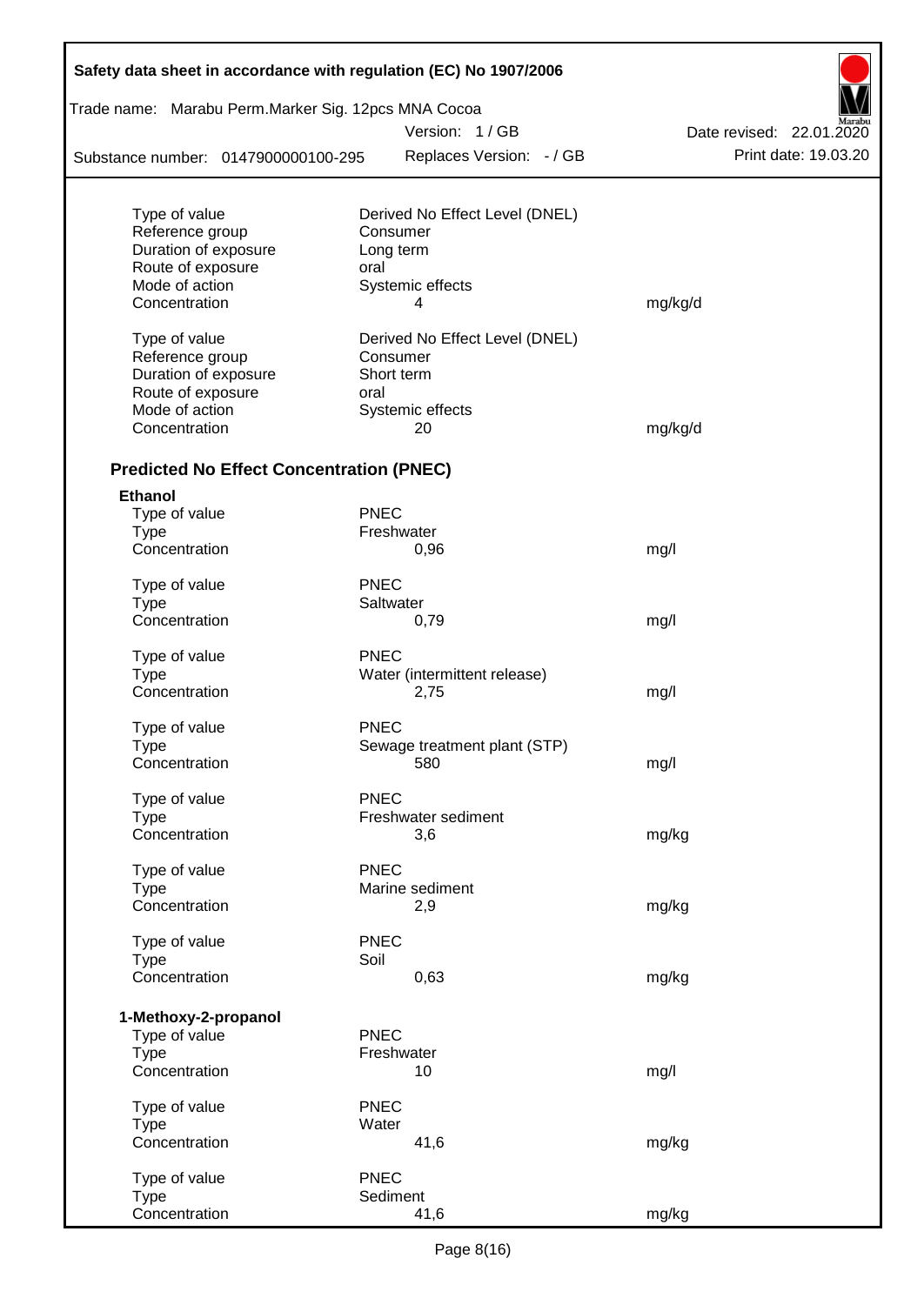| Safety data sheet in accordance with regulation (EC) No 1907/2006<br>Trade name: Marabu Perm.Marker Sig. 12pcs MNA Cocoa<br>Version: 1/GB<br>Date revised: 22.01.2020 |                              |                      |  |  |  |  |
|-----------------------------------------------------------------------------------------------------------------------------------------------------------------------|------------------------------|----------------------|--|--|--|--|
| Substance number: 0147900000100-295                                                                                                                                   | Replaces Version: - / GB     | Print date: 19.03.20 |  |  |  |  |
|                                                                                                                                                                       |                              |                      |  |  |  |  |
| Type of value                                                                                                                                                         | <b>PNEC</b>                  |                      |  |  |  |  |
| <b>Type</b>                                                                                                                                                           | Marine sediment              |                      |  |  |  |  |
| Concentration                                                                                                                                                         | 4,17                         | mg/kg                |  |  |  |  |
| Type of value                                                                                                                                                         | <b>PNEC</b>                  |                      |  |  |  |  |
| <b>Type</b>                                                                                                                                                           | Soil                         |                      |  |  |  |  |
| Concentration                                                                                                                                                         | 2,47                         | mg/kg                |  |  |  |  |
| Type of value                                                                                                                                                         | <b>PNEC</b>                  |                      |  |  |  |  |
| <b>Type</b>                                                                                                                                                           | Sewage treatment plant (STP) |                      |  |  |  |  |
| Concentration                                                                                                                                                         | 100                          | mg/l                 |  |  |  |  |
| <b>Benzyl alcohol</b>                                                                                                                                                 |                              |                      |  |  |  |  |
| Type of value                                                                                                                                                         | PNEC                         |                      |  |  |  |  |
| <b>Type</b>                                                                                                                                                           | Freshwater                   |                      |  |  |  |  |
| Concentration                                                                                                                                                         | 1                            | mg/l                 |  |  |  |  |
| Type of value                                                                                                                                                         | <b>PNEC</b>                  |                      |  |  |  |  |
| <b>Type</b>                                                                                                                                                           | Saltwater                    |                      |  |  |  |  |
| Concentration                                                                                                                                                         | 0,1                          | mg/l                 |  |  |  |  |
| Type of value                                                                                                                                                         | <b>PNEC</b>                  |                      |  |  |  |  |
| <b>Type</b>                                                                                                                                                           | Water (intermittent release) |                      |  |  |  |  |
| Concentration                                                                                                                                                         | 2,3                          | mg/l                 |  |  |  |  |
| Type of value                                                                                                                                                         | <b>PNEC</b>                  |                      |  |  |  |  |
| <b>Type</b>                                                                                                                                                           | Sewage treatment plant (STP) |                      |  |  |  |  |
| Concentration                                                                                                                                                         | 39                           | mg/l                 |  |  |  |  |
| Type of value                                                                                                                                                         | <b>PNEC</b>                  |                      |  |  |  |  |
| <b>Type</b>                                                                                                                                                           | Freshwater sediment          |                      |  |  |  |  |
| Concentration                                                                                                                                                         | 5,27                         | mg/kg                |  |  |  |  |
| Type of value                                                                                                                                                         | <b>PNEC</b>                  |                      |  |  |  |  |
| <b>Type</b>                                                                                                                                                           | Marine sediment              |                      |  |  |  |  |
| Concentration                                                                                                                                                         | 0,527                        | mg/kg                |  |  |  |  |
| Type of value                                                                                                                                                         | <b>PNEC</b>                  |                      |  |  |  |  |
| <b>Type</b>                                                                                                                                                           | Soil                         |                      |  |  |  |  |
| Concentration                                                                                                                                                         | 0,456                        | mg/kg                |  |  |  |  |
|                                                                                                                                                                       |                              |                      |  |  |  |  |

# **8.2. Exposure controls**

### **Exposure controls**

Provide adequate ventilation. Where reasonably practicable this should be achieved by the use of local exhaust ventilation and good general extraction. If these are not sufficient to maintain concentrations of particulates and solvent vapour below the OEL, suitable respiratory protection must be worn.

### **Respiratory protection**

If workers are exposed to concentrations above the exposure limit they must use appropriate, certified respirators. Full mask, filter A

### **Hand protection**

There is no one glove material or combination of materials that will give unlimited resistance to any individual or combination of chemicals.

For prolonged or repeated handling nitrile rubber gloves with textile undergloves are required. Material thickness  $\rightarrow$  0,5 mm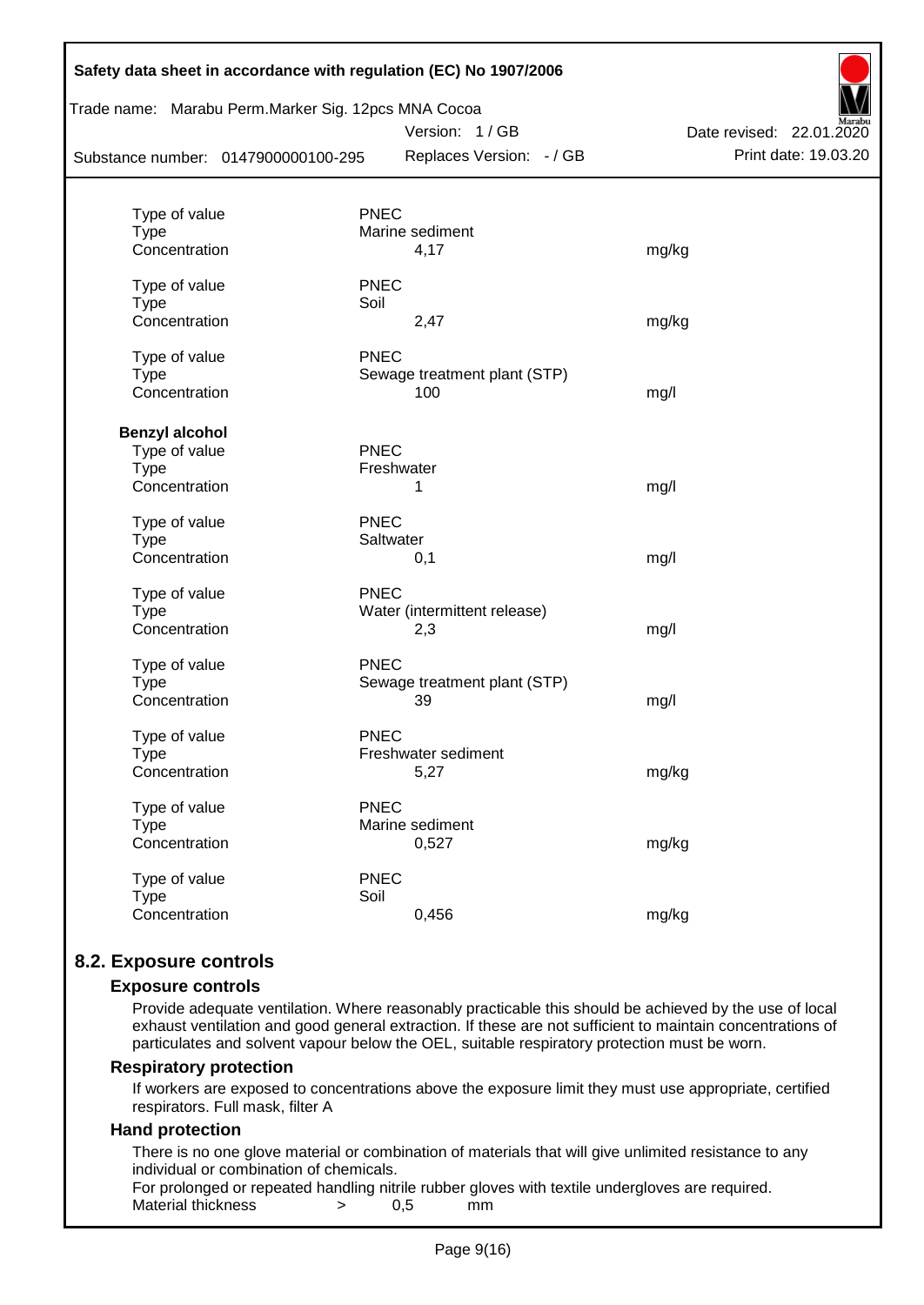| Safety data sheet in accordance with regulation (EC) No 1907/2006                                                                                                                                                                                                                                                                                                                                                                                                                   |                                 |     |     |                                                                                                                                                                                                                                                                                                                    |
|-------------------------------------------------------------------------------------------------------------------------------------------------------------------------------------------------------------------------------------------------------------------------------------------------------------------------------------------------------------------------------------------------------------------------------------------------------------------------------------|---------------------------------|-----|-----|--------------------------------------------------------------------------------------------------------------------------------------------------------------------------------------------------------------------------------------------------------------------------------------------------------------------|
| Trade name: Marabu Perm.Marker Sig. 12pcs MNA Cocoa                                                                                                                                                                                                                                                                                                                                                                                                                                 |                                 |     |     |                                                                                                                                                                                                                                                                                                                    |
|                                                                                                                                                                                                                                                                                                                                                                                                                                                                                     | Version: 1/GB                   |     |     | Date revised: 22.01.2020                                                                                                                                                                                                                                                                                           |
| Substance number: 0147900000100-295                                                                                                                                                                                                                                                                                                                                                                                                                                                 | Replaces Version: - / GB        |     |     | Print date: 19.03.20                                                                                                                                                                                                                                                                                               |
| Breakthrough time<br>$\,<\,$<br>The breakthrough time must be greater than the end use time of the product.<br>replacement must be followed.<br>Gloves should be replaced regularly and if there is any sign of damage to the glove material.<br>Always ensure that gloves are free from defects and that they are stored and used correctly.<br>maintenance.<br>once exposure has occurred.<br>Eye protection<br>Use safety eyewear designed to protect against splash of liquids. | 30                              | min |     | The instructions and information provided by the glove manufacturer on use, storage, maintenance and<br>The performance or effectiveness of the glove may be reduced by physical/ chemical damage and poor<br>Barrier creams may help to protect the exposed areas of the skin, they should however not be applied |
| <b>Body protection</b>                                                                                                                                                                                                                                                                                                                                                                                                                                                              |                                 |     |     |                                                                                                                                                                                                                                                                                                                    |
| Cotton or cotton/synthetic overalls or coveralls are normally suitable.                                                                                                                                                                                                                                                                                                                                                                                                             |                                 |     |     |                                                                                                                                                                                                                                                                                                                    |
|                                                                                                                                                                                                                                                                                                                                                                                                                                                                                     |                                 |     |     |                                                                                                                                                                                                                                                                                                                    |
| <b>SECTION 9: Physical and chemical properties</b>                                                                                                                                                                                                                                                                                                                                                                                                                                  |                                 |     |     |                                                                                                                                                                                                                                                                                                                    |
| 9.1. Information on basic physical and chemical properties                                                                                                                                                                                                                                                                                                                                                                                                                          |                                 |     |     |                                                                                                                                                                                                                                                                                                                    |
| <b>Form</b>                                                                                                                                                                                                                                                                                                                                                                                                                                                                         | liquid                          |     |     |                                                                                                                                                                                                                                                                                                                    |
| <b>Colour</b>                                                                                                                                                                                                                                                                                                                                                                                                                                                                       | coloured                        |     |     |                                                                                                                                                                                                                                                                                                                    |
| <b>Odour</b>                                                                                                                                                                                                                                                                                                                                                                                                                                                                        | mild, alcoholic                 |     |     |                                                                                                                                                                                                                                                                                                                    |
| <b>Odour threshold</b>                                                                                                                                                                                                                                                                                                                                                                                                                                                              |                                 |     |     |                                                                                                                                                                                                                                                                                                                    |
| Remarks                                                                                                                                                                                                                                                                                                                                                                                                                                                                             | No data available               |     |     |                                                                                                                                                                                                                                                                                                                    |
| pH value                                                                                                                                                                                                                                                                                                                                                                                                                                                                            |                                 |     |     |                                                                                                                                                                                                                                                                                                                    |
| Value                                                                                                                                                                                                                                                                                                                                                                                                                                                                               | 5,5                             | to  | 7,5 |                                                                                                                                                                                                                                                                                                                    |
| <b>Melting point</b><br><b>Remarks</b>                                                                                                                                                                                                                                                                                                                                                                                                                                              | not determined                  |     |     |                                                                                                                                                                                                                                                                                                                    |
| <b>Freezing point</b>                                                                                                                                                                                                                                                                                                                                                                                                                                                               |                                 |     |     |                                                                                                                                                                                                                                                                                                                    |
| Remarks                                                                                                                                                                                                                                                                                                                                                                                                                                                                             | not determined                  |     |     |                                                                                                                                                                                                                                                                                                                    |
| Initial boiling point and boiling range                                                                                                                                                                                                                                                                                                                                                                                                                                             |                                 |     |     |                                                                                                                                                                                                                                                                                                                    |
| Value                                                                                                                                                                                                                                                                                                                                                                                                                                                                               | 80                              | to  | 90  | $\rm ^{\circ}C$                                                                                                                                                                                                                                                                                                    |
| <b>Flash point</b>                                                                                                                                                                                                                                                                                                                                                                                                                                                                  |                                 |     |     |                                                                                                                                                                                                                                                                                                                    |
| Value                                                                                                                                                                                                                                                                                                                                                                                                                                                                               | 35                              |     |     | °C                                                                                                                                                                                                                                                                                                                 |
| Method                                                                                                                                                                                                                                                                                                                                                                                                                                                                              | ASTM D 6450 (CCCFP)             |     |     |                                                                                                                                                                                                                                                                                                                    |
| Evaporation rate (ether $= 1$ ) :                                                                                                                                                                                                                                                                                                                                                                                                                                                   |                                 |     |     |                                                                                                                                                                                                                                                                                                                    |
| Remarks                                                                                                                                                                                                                                                                                                                                                                                                                                                                             | not determined                  |     |     |                                                                                                                                                                                                                                                                                                                    |
| Flammability (solid, gas)<br>Not applicable                                                                                                                                                                                                                                                                                                                                                                                                                                         |                                 |     |     |                                                                                                                                                                                                                                                                                                                    |
| Upper/lower flammability or explosive limits                                                                                                                                                                                                                                                                                                                                                                                                                                        |                                 |     |     |                                                                                                                                                                                                                                                                                                                    |
| Lower explosion limit                                                                                                                                                                                                                                                                                                                                                                                                                                                               | 1,5<br>appr.                    |     |     | %(V)                                                                                                                                                                                                                                                                                                               |
| Upper explosion limit<br>Source                                                                                                                                                                                                                                                                                                                                                                                                                                                     | 15<br>appr.<br>Literature value |     |     | %(V)                                                                                                                                                                                                                                                                                                               |
| <b>Vapour density</b>                                                                                                                                                                                                                                                                                                                                                                                                                                                               |                                 |     |     |                                                                                                                                                                                                                                                                                                                    |
| Remarks                                                                                                                                                                                                                                                                                                                                                                                                                                                                             | not determined                  |     |     |                                                                                                                                                                                                                                                                                                                    |
| <b>Density</b>                                                                                                                                                                                                                                                                                                                                                                                                                                                                      |                                 |     |     |                                                                                                                                                                                                                                                                                                                    |
| Remarks                                                                                                                                                                                                                                                                                                                                                                                                                                                                             | not determined                  |     |     |                                                                                                                                                                                                                                                                                                                    |
| Solubility in water                                                                                                                                                                                                                                                                                                                                                                                                                                                                 |                                 |     |     |                                                                                                                                                                                                                                                                                                                    |
| Remarks                                                                                                                                                                                                                                                                                                                                                                                                                                                                             | partially miscible              |     |     |                                                                                                                                                                                                                                                                                                                    |
| <b>Partition coefficient: n-octanol/water</b>                                                                                                                                                                                                                                                                                                                                                                                                                                       |                                 |     |     |                                                                                                                                                                                                                                                                                                                    |
|                                                                                                                                                                                                                                                                                                                                                                                                                                                                                     |                                 |     |     |                                                                                                                                                                                                                                                                                                                    |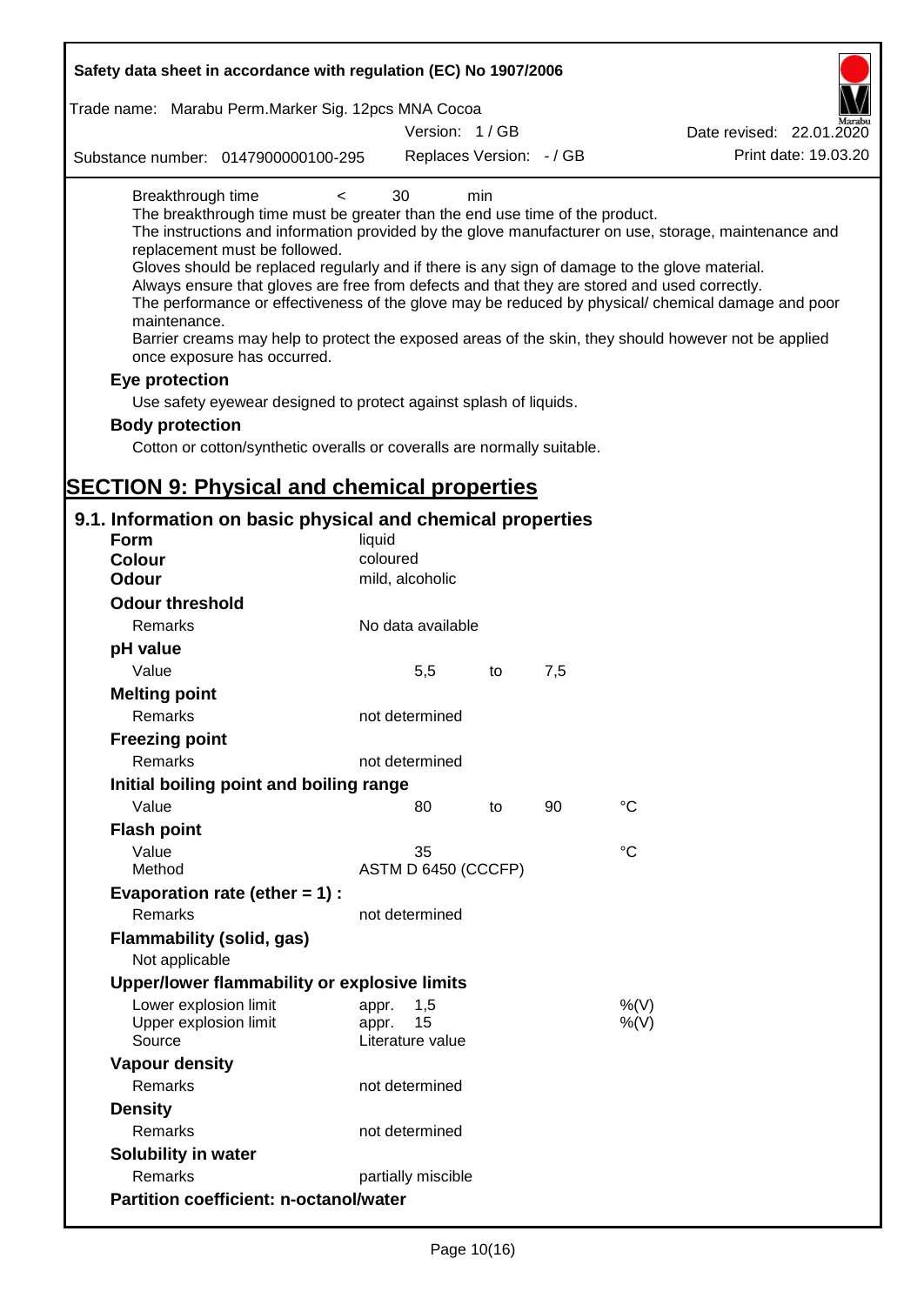| Safety data sheet in accordance with regulation (EC) No 1907/2006 |                                                                                      |                                                  |    |   |                                                                                                        |  |
|-------------------------------------------------------------------|--------------------------------------------------------------------------------------|--------------------------------------------------|----|---|--------------------------------------------------------------------------------------------------------|--|
| Trade name: Marabu Perm. Marker Sig. 12pcs MNA Cocoa              |                                                                                      | Version: 1/GB                                    |    |   | Date revised: 22.01.2020                                                                               |  |
| Substance number: 0147900000100-295                               |                                                                                      | Replaces Version: - / GB                         |    |   | Print date: 19.03.20                                                                                   |  |
| Remarks                                                           |                                                                                      |                                                  |    |   |                                                                                                        |  |
|                                                                   |                                                                                      | Not applicable                                   |    |   |                                                                                                        |  |
| Ignition temperature<br>Value                                     |                                                                                      |                                                  |    |   | $^{\circ}C$                                                                                            |  |
| Source                                                            |                                                                                      | 287<br>appr.<br>Literature value                 |    |   |                                                                                                        |  |
| <b>Viscosity</b>                                                  |                                                                                      |                                                  |    |   |                                                                                                        |  |
| Value                                                             |                                                                                      | 3                                                | to | 6 | mPa.s                                                                                                  |  |
| <b>Efflux time</b>                                                |                                                                                      |                                                  |    |   |                                                                                                        |  |
| Remarks                                                           |                                                                                      | not determined                                   |    |   |                                                                                                        |  |
| <b>Explosive properties</b>                                       |                                                                                      |                                                  |    |   |                                                                                                        |  |
| evaluation                                                        | no                                                                                   |                                                  |    |   |                                                                                                        |  |
| <b>Oxidising properties</b>                                       |                                                                                      |                                                  |    |   |                                                                                                        |  |
| evaluation                                                        |                                                                                      | None known                                       |    |   |                                                                                                        |  |
| 9.2. Other information                                            |                                                                                      |                                                  |    |   |                                                                                                        |  |
| <b>Other information</b>                                          |                                                                                      |                                                  |    |   |                                                                                                        |  |
|                                                                   |                                                                                      |                                                  |    |   | The physical specifications are approximate values and refer to the used safety relevant component(s). |  |
|                                                                   |                                                                                      |                                                  |    |   |                                                                                                        |  |
| <b>SECTION 10: Stability and reactivity</b>                       |                                                                                      |                                                  |    |   |                                                                                                        |  |
| 10.1. Reactivity                                                  | No hazardous reactions when stored and handled according to prescribed instructions. |                                                  |    |   |                                                                                                        |  |
| 10.2. Chemical stability                                          | Stable under recommended storage and handling conditions (see section 7).            |                                                  |    |   |                                                                                                        |  |
| 10.3. Possibility of hazardous reactions<br>exothermic reactions. |                                                                                      |                                                  |    |   | Keep away from oxidising agents, strongly alkaline and strongly acid materials in order to avoid       |  |
| 10.4. Conditions to avoid                                         | When exposed to high temperatures may produce hazardous decomposition products.      |                                                  |    |   |                                                                                                        |  |
| 10.5. Incompatible materials                                      | No hazardous reactions when stored and handled according to prescribed instructions. |                                                  |    |   |                                                                                                        |  |
| 10.6. Hazardous decomposition products                            |                                                                                      |                                                  |    |   | See chapter 5.2 (Firefighting measures - Special hazards arising from the substance or mixture).       |  |
| <b>SECTION 11: Toxicological information</b>                      |                                                                                      |                                                  |    |   |                                                                                                        |  |
| 11.1. Information on toxicological effects                        |                                                                                      |                                                  |    |   |                                                                                                        |  |
| <b>Acute oral toxicity</b>                                        |                                                                                      |                                                  |    |   |                                                                                                        |  |
| <b>ATE</b>                                                        | $\geq$                                                                               | 2.000                                            |    |   | mg/kg                                                                                                  |  |
| Method                                                            |                                                                                      | calculated value (Regulation (EC) No. 1272/2008) |    |   |                                                                                                        |  |
|                                                                   | <b>Acute oral toxicity (Components)</b>                                              |                                                  |    |   |                                                                                                        |  |
| 1-Methoxy-2-propanol                                              |                                                                                      |                                                  |    |   |                                                                                                        |  |
| <b>Species</b><br>LD50                                            | rat                                                                                  | 5200                                             |    |   | mg/kg                                                                                                  |  |
| <b>Benzyl alcohol</b>                                             |                                                                                      |                                                  |    |   |                                                                                                        |  |
| Species                                                           | rat                                                                                  |                                                  |    |   |                                                                                                        |  |
| LD50                                                              |                                                                                      | 1620                                             |    |   | mg/kg                                                                                                  |  |
| <b>Acute dermal toxicity</b>                                      |                                                                                      |                                                  |    |   |                                                                                                        |  |
| Remarks                                                           |                                                                                      |                                                  |    |   | Based on available data, the classification criteria are not met.                                      |  |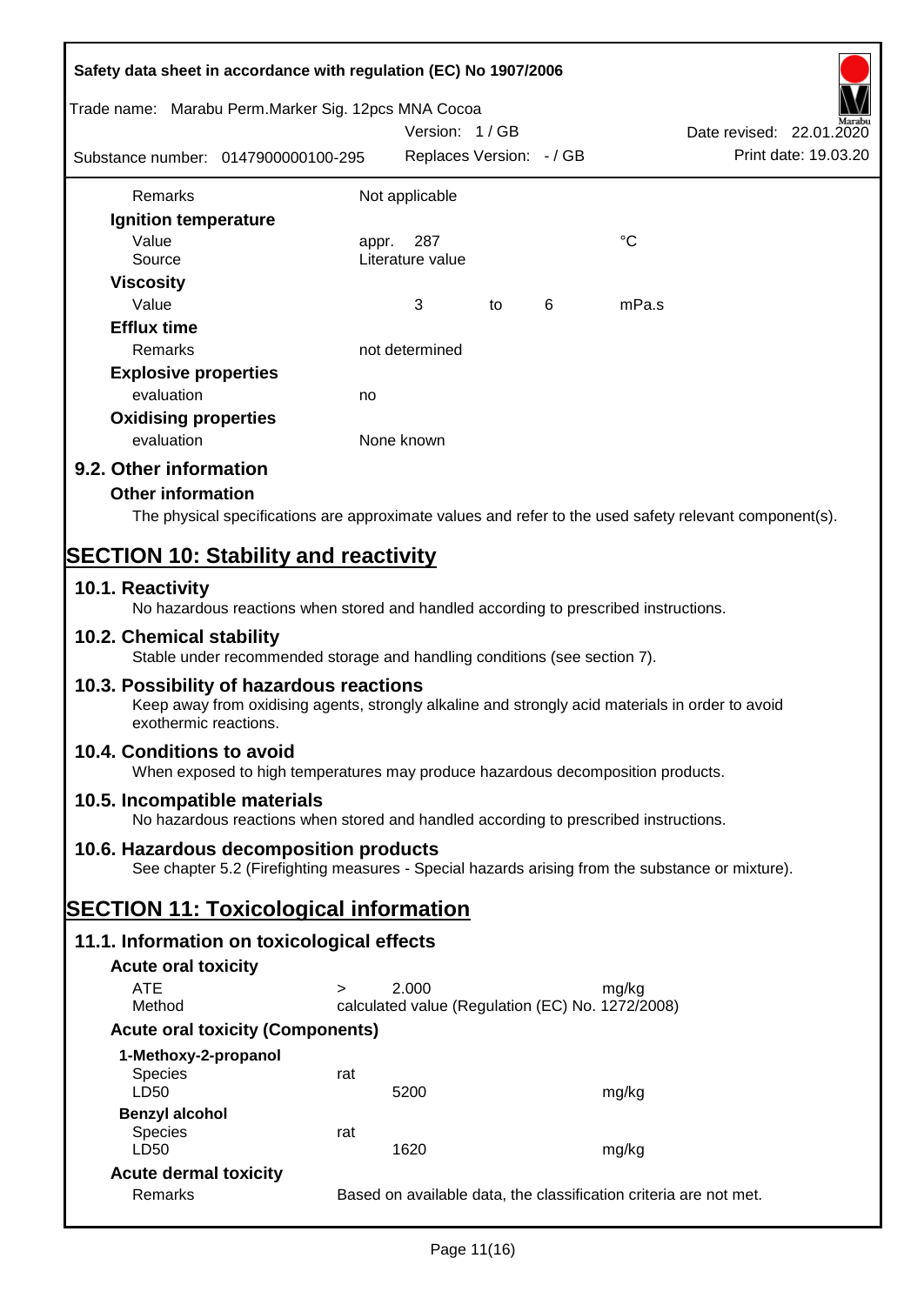| Trade name: Marabu Perm.Marker Sig. 12pcs MNA Cocoa<br>Substance number: 0147900000100-295 |                  | Version: 1/GB<br>Replaces Version: - / GB                         |       | Date revised: 22.01.2020<br>Print date: 19.03.20                                                                                                                                                                                                                                                                    |
|--------------------------------------------------------------------------------------------|------------------|-------------------------------------------------------------------|-------|---------------------------------------------------------------------------------------------------------------------------------------------------------------------------------------------------------------------------------------------------------------------------------------------------------------------|
| <b>Acute dermal toxicity (Components)</b>                                                  |                  |                                                                   |       |                                                                                                                                                                                                                                                                                                                     |
| 1-Methoxy-2-propanol                                                                       |                  |                                                                   |       |                                                                                                                                                                                                                                                                                                                     |
| <b>Species</b>                                                                             | rabbit           |                                                                   |       |                                                                                                                                                                                                                                                                                                                     |
| LD50                                                                                       |                  | 14000                                                             | mg/kg |                                                                                                                                                                                                                                                                                                                     |
| <b>Acute inhalational toxicity</b>                                                         |                  |                                                                   |       |                                                                                                                                                                                                                                                                                                                     |
| <b>ATE</b><br>Administration/Form                                                          | $\geq$<br>Vapors | 20                                                                | mg/l  |                                                                                                                                                                                                                                                                                                                     |
| Method                                                                                     |                  | calculated value (Regulation (EC) No. 1272/2008)                  |       |                                                                                                                                                                                                                                                                                                                     |
| Remarks                                                                                    |                  | Based on available data, the classification criteria are not met. |       |                                                                                                                                                                                                                                                                                                                     |
| <b>Acute inhalative toxicity (Components)</b>                                              |                  |                                                                   |       |                                                                                                                                                                                                                                                                                                                     |
| <b>Benzyl alcohol</b>                                                                      |                  |                                                                   |       |                                                                                                                                                                                                                                                                                                                     |
| <b>Species</b>                                                                             | rat              |                                                                   |       |                                                                                                                                                                                                                                                                                                                     |
| LD <sub>0</sub>                                                                            |                  | 4,178<br>4                                                        | mg/l  |                                                                                                                                                                                                                                                                                                                     |
| Duration of exposure<br>Administration/Form                                                | Dust/Mist        | h                                                                 |       |                                                                                                                                                                                                                                                                                                                     |
| Method                                                                                     | OECD 403         |                                                                   |       |                                                                                                                                                                                                                                                                                                                     |
| <b>Benzyl alcohol</b>                                                                      |                  |                                                                   |       |                                                                                                                                                                                                                                                                                                                     |
| Species                                                                                    | rat              |                                                                   |       |                                                                                                                                                                                                                                                                                                                     |
| LD50<br>Duration of exposure                                                               | $\geq$           | 5<br>4<br>h                                                       | mg/l  |                                                                                                                                                                                                                                                                                                                     |
| Administration/Form                                                                        | Dust/Mist        |                                                                   |       |                                                                                                                                                                                                                                                                                                                     |
| Method                                                                                     | <b>OECD 403</b>  |                                                                   |       |                                                                                                                                                                                                                                                                                                                     |
| <b>Skin corrosion/irritation</b>                                                           |                  |                                                                   |       |                                                                                                                                                                                                                                                                                                                     |
| Remarks                                                                                    |                  | Based on available data, the classification criteria are not met. |       |                                                                                                                                                                                                                                                                                                                     |
| Serious eye damage/irritation                                                              |                  |                                                                   |       |                                                                                                                                                                                                                                                                                                                     |
| evaluation                                                                                 | irritant         |                                                                   |       |                                                                                                                                                                                                                                                                                                                     |
| Remarks                                                                                    |                  | The classification criteria are met.                              |       |                                                                                                                                                                                                                                                                                                                     |
| <b>Sensitization</b>                                                                       |                  |                                                                   |       |                                                                                                                                                                                                                                                                                                                     |
| Remarks                                                                                    |                  | Based on available data, the classification criteria are not met. |       |                                                                                                                                                                                                                                                                                                                     |
| <b>Mutagenicity</b>                                                                        |                  |                                                                   |       |                                                                                                                                                                                                                                                                                                                     |
| Remarks                                                                                    |                  | Based on available data, the classification criteria are not met. |       |                                                                                                                                                                                                                                                                                                                     |
| <b>Reproductive toxicity</b>                                                               |                  |                                                                   |       |                                                                                                                                                                                                                                                                                                                     |
| Remarks                                                                                    |                  | Based on available data, the classification criteria are not met. |       |                                                                                                                                                                                                                                                                                                                     |
| Carcinogenicity                                                                            |                  |                                                                   |       |                                                                                                                                                                                                                                                                                                                     |
| Remarks                                                                                    |                  | Based on available data, the classification criteria are not met. |       |                                                                                                                                                                                                                                                                                                                     |
| <b>Specific Target Organ Toxicity (STOT)</b>                                               |                  |                                                                   |       |                                                                                                                                                                                                                                                                                                                     |
| <b>Single exposure</b>                                                                     |                  |                                                                   |       |                                                                                                                                                                                                                                                                                                                     |
| Remarks                                                                                    |                  | The classification criteria are met.                              |       |                                                                                                                                                                                                                                                                                                                     |
| evaluation                                                                                 |                  | May cause drowsiness or dizziness.                                |       |                                                                                                                                                                                                                                                                                                                     |
| <b>Repeated exposure</b><br>Remarks                                                        |                  | Based on available data, the classification criteria are not met. |       |                                                                                                                                                                                                                                                                                                                     |
| <b>Aspiration hazard</b>                                                                   |                  |                                                                   |       |                                                                                                                                                                                                                                                                                                                     |
| Based on available data, the classification criteria are not met.                          |                  |                                                                   |       |                                                                                                                                                                                                                                                                                                                     |
| <b>Experience in practice</b>                                                              |                  |                                                                   |       |                                                                                                                                                                                                                                                                                                                     |
|                                                                                            |                  |                                                                   |       | Exposure to component solvents vapours concentration in excess of the stated occupational exposure<br>limit may result in adverse health effects such as mucous membrane and respiratory system irritation<br>and adverse effects on kidney, liver and central nervous system. Symptoms and signs include headache, |

contact with the mixture may cause removal of natural fat from the skin resulting in non-allergic contact

Solvents may cause some of the above effects by absorption through the skin. Repeated or prolonged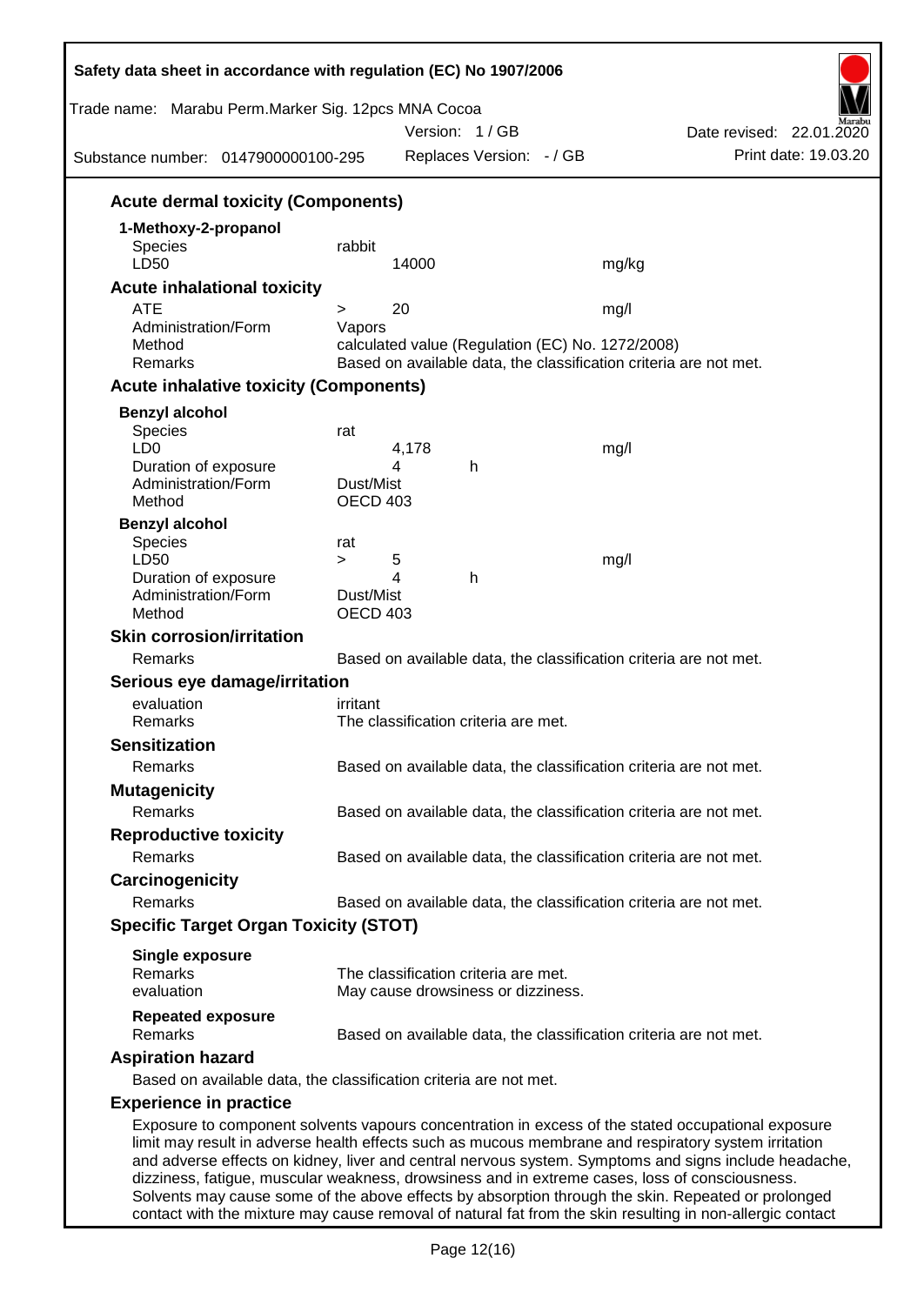| Safety data sheet in accordance with regulation (EC) No 1907/2006                                                                                                                                                                                                                                                                                                                      |        |                          |                              |                                                    |                                                                                                                                                                                                                                                                                                                  |
|----------------------------------------------------------------------------------------------------------------------------------------------------------------------------------------------------------------------------------------------------------------------------------------------------------------------------------------------------------------------------------------|--------|--------------------------|------------------------------|----------------------------------------------------|------------------------------------------------------------------------------------------------------------------------------------------------------------------------------------------------------------------------------------------------------------------------------------------------------------------|
| Trade name: Marabu Perm.Marker Sig. 12pcs MNA Cocoa                                                                                                                                                                                                                                                                                                                                    |        |                          |                              |                                                    |                                                                                                                                                                                                                                                                                                                  |
|                                                                                                                                                                                                                                                                                                                                                                                        |        |                          | Version: 1/GB                |                                                    | Date revised: 22.01.2020                                                                                                                                                                                                                                                                                         |
| Substance number: 0147900000100-295                                                                                                                                                                                                                                                                                                                                                    |        |                          | Replaces Version: - / GB     |                                                    | Print date: 19.03.20                                                                                                                                                                                                                                                                                             |
| long-term exposure by oral, inhalation and dermal routes of exposure and eye contact.<br><b>Other information</b><br>There are no data available on the mixture itself.<br>The mixture has been assessed following the additivity method of the CLP Regulation (EC) No<br>1272/2008 and classified for toxicological hazards accordingly.<br><b>SECTION 12: Ecological information</b> |        |                          |                              |                                                    | dermatitis and absorption through the skin. The liquid splashed in the eyes may cause irritation and<br>reversible damage. Ingestion may cause nausea, diarrhoea and vomiting. This takes into account, where<br>known, delayed and immediate effects and also chronic effects of components from short-term and |
| 12.1. Toxicity                                                                                                                                                                                                                                                                                                                                                                         |        |                          |                              |                                                    |                                                                                                                                                                                                                                                                                                                  |
| <b>General information</b>                                                                                                                                                                                                                                                                                                                                                             |        |                          |                              |                                                    |                                                                                                                                                                                                                                                                                                                  |
| There are no data available on the mixture itself. Do not allow to enter drains or water courses. The<br>and is classified for eco-toxicological properties accordingly. See Sections 2 and 3 for details.<br><b>Fish toxicity (Components)</b>                                                                                                                                        |        |                          |                              |                                                    | mixture has been assessed following the summation method of the CLP Regulation (EC) No 1272/2008                                                                                                                                                                                                                 |
|                                                                                                                                                                                                                                                                                                                                                                                        |        |                          |                              |                                                    |                                                                                                                                                                                                                                                                                                                  |
| 1-Methoxy-2-propanol<br>Species                                                                                                                                                                                                                                                                                                                                                        |        |                          | golden orfe (Leuciscus idus) |                                                    |                                                                                                                                                                                                                                                                                                                  |
| LC <sub>0</sub>                                                                                                                                                                                                                                                                                                                                                                        | $\geq$ | 4600                     |                              | mg/l                                               |                                                                                                                                                                                                                                                                                                                  |
| Duration of exposure                                                                                                                                                                                                                                                                                                                                                                   |        | 96                       | h                            |                                                    |                                                                                                                                                                                                                                                                                                                  |
| <b>Daphnia toxicity (Components)</b>                                                                                                                                                                                                                                                                                                                                                   |        |                          |                              |                                                    |                                                                                                                                                                                                                                                                                                                  |
| 1-Methoxy-2-propanol                                                                                                                                                                                                                                                                                                                                                                   |        |                          |                              |                                                    |                                                                                                                                                                                                                                                                                                                  |
| <b>Species</b>                                                                                                                                                                                                                                                                                                                                                                         |        | Daphnia magna            |                              |                                                    |                                                                                                                                                                                                                                                                                                                  |
| <b>EC50</b><br>Duration of exposure                                                                                                                                                                                                                                                                                                                                                    |        | 23300<br>48              | h                            | mg/l                                               |                                                                                                                                                                                                                                                                                                                  |
| <b>Algae toxicity (Components)</b>                                                                                                                                                                                                                                                                                                                                                     |        |                          |                              |                                                    |                                                                                                                                                                                                                                                                                                                  |
| 1-Methoxy-2-propanol                                                                                                                                                                                                                                                                                                                                                                   |        |                          |                              |                                                    |                                                                                                                                                                                                                                                                                                                  |
| <b>Species</b>                                                                                                                                                                                                                                                                                                                                                                         |        | Desmodesmus              |                              |                                                    |                                                                                                                                                                                                                                                                                                                  |
| <b>EC50</b>                                                                                                                                                                                                                                                                                                                                                                            | $\geq$ | 1000                     |                              | mg/l                                               |                                                                                                                                                                                                                                                                                                                  |
| Duration of exposure                                                                                                                                                                                                                                                                                                                                                                   |        | 168                      | h                            |                                                    |                                                                                                                                                                                                                                                                                                                  |
| <b>Bacteria toxicity (Components)</b>                                                                                                                                                                                                                                                                                                                                                  |        |                          |                              |                                                    |                                                                                                                                                                                                                                                                                                                  |
| 1-Methoxy-2-propanol                                                                                                                                                                                                                                                                                                                                                                   |        |                          |                              |                                                    |                                                                                                                                                                                                                                                                                                                  |
| <b>Species</b><br><b>EC50</b>                                                                                                                                                                                                                                                                                                                                                          |        | activated sludge<br>1000 |                              |                                                    |                                                                                                                                                                                                                                                                                                                  |
|                                                                                                                                                                                                                                                                                                                                                                                        | $\geq$ |                          |                              | mg/l                                               |                                                                                                                                                                                                                                                                                                                  |
| 12.2. Persistence and degradability                                                                                                                                                                                                                                                                                                                                                    |        |                          |                              |                                                    |                                                                                                                                                                                                                                                                                                                  |
| <b>General information</b>                                                                                                                                                                                                                                                                                                                                                             |        |                          |                              |                                                    |                                                                                                                                                                                                                                                                                                                  |
| No data available                                                                                                                                                                                                                                                                                                                                                                      |        |                          |                              |                                                    |                                                                                                                                                                                                                                                                                                                  |
| <b>Biodegradability (Components)</b>                                                                                                                                                                                                                                                                                                                                                   |        |                          |                              |                                                    |                                                                                                                                                                                                                                                                                                                  |
| 1-Methoxy-2-propanol                                                                                                                                                                                                                                                                                                                                                                   |        |                          |                              |                                                    |                                                                                                                                                                                                                                                                                                                  |
| Value<br>Duration of test                                                                                                                                                                                                                                                                                                                                                              |        | 90<br>28                 | d                            | $\%$                                               |                                                                                                                                                                                                                                                                                                                  |
| evaluation<br>Method                                                                                                                                                                                                                                                                                                                                                                   |        | <b>OECD 301 F</b>        |                              | Readily biodegradable (according to OECD criteria) |                                                                                                                                                                                                                                                                                                                  |
| 12.3. Bioaccumulative potential                                                                                                                                                                                                                                                                                                                                                        |        |                          |                              |                                                    |                                                                                                                                                                                                                                                                                                                  |
| <b>General information</b>                                                                                                                                                                                                                                                                                                                                                             |        |                          |                              |                                                    |                                                                                                                                                                                                                                                                                                                  |
| There are no data available on the mixture itself.                                                                                                                                                                                                                                                                                                                                     |        |                          |                              |                                                    |                                                                                                                                                                                                                                                                                                                  |
| <b>Partition coefficient: n-octanol/water</b>                                                                                                                                                                                                                                                                                                                                          |        |                          |                              |                                                    |                                                                                                                                                                                                                                                                                                                  |
| Remarks                                                                                                                                                                                                                                                                                                                                                                                |        | Not applicable           |                              |                                                    |                                                                                                                                                                                                                                                                                                                  |
|                                                                                                                                                                                                                                                                                                                                                                                        |        |                          |                              |                                                    |                                                                                                                                                                                                                                                                                                                  |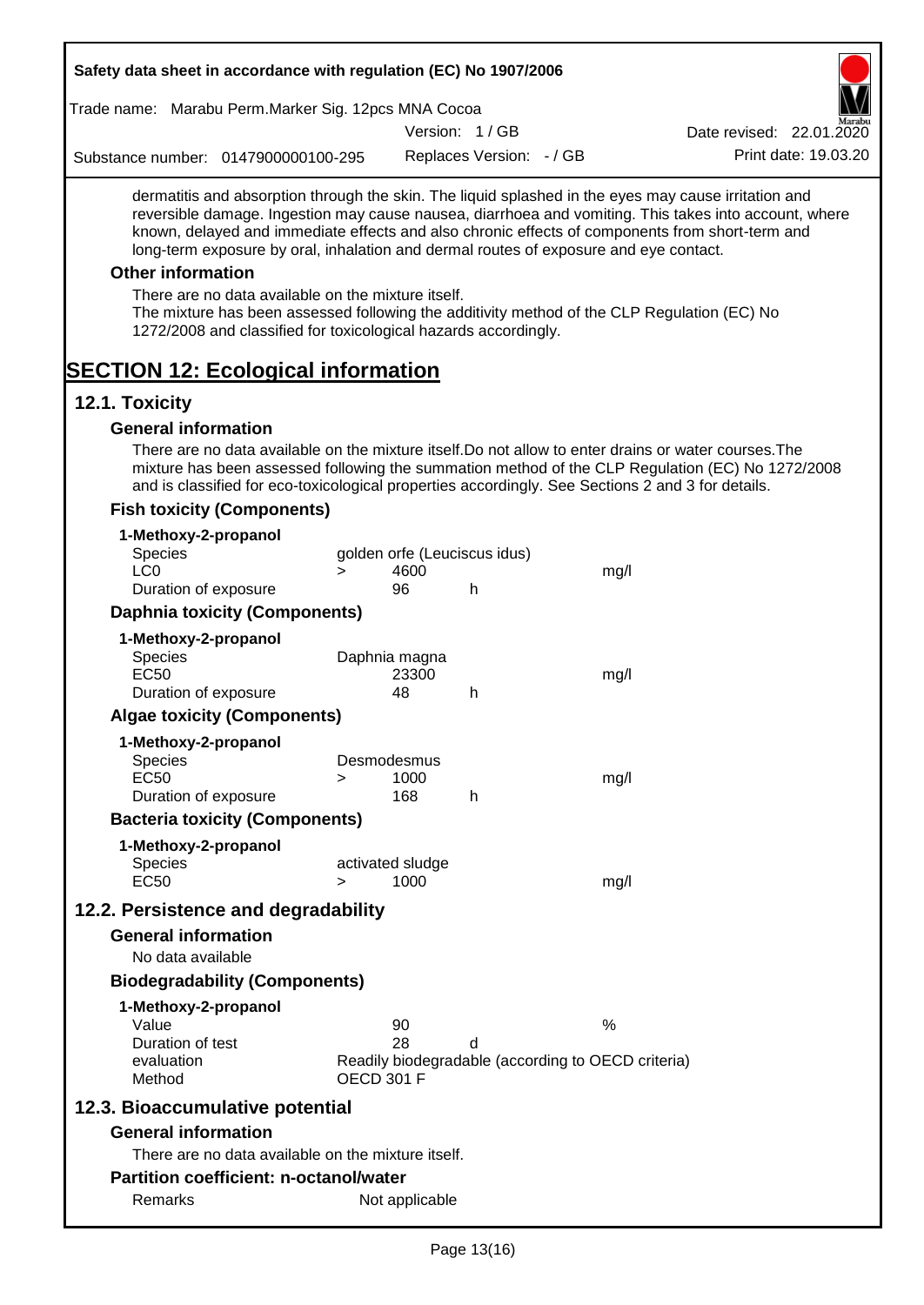### **Safety data sheet in accordance with regulation (EC) No 1907/2006**

Trade name: Marabu Perm.Marker Sig. 12pcs MNA Cocoa

Version: 1 / GB

Substance number: 0147900000100-295

Replaces Version: - / GB Print date: 19.03.20 Date revised: 22.01.2020

# **12.4. Mobility in soil**

### **General information**

There are no data available on the mixture itself.

## **12.5. Results of PBT and vPvB assessment**

### **General information**

There are no data available on the mixture itself.

### **12.6. Other adverse effects**

### **General information**

There are no data available on the mixture itself.

# **SECTION 13: Disposal considerations**

### **13.1. Waste treatment methods**

### **Disposal recommendations for the product**

Do not allow to enter drains or water courses. Wastes and emptied containers should be classified in accordance with relevant national regulation. The European Waste Catalogue classification of this product, when disposed of as waste is EWC waste code 08 03 12\* waste ink containing dangerous substances If this product is mixed with other wastes, the original waste product code may no longer apply and the appropriate code should be assigned. For further information contact your local waste authority.

### **Disposal recommendations for packaging**

Using information provided in this safety data sheet, advice should be obtained from the relevant waste authority on the classification of empty containers. Empty containers must be scrapped or reconditioned.

Not emptied containers are hazardous waste (waste code number 150110).

# **SECTION 14: Transport information**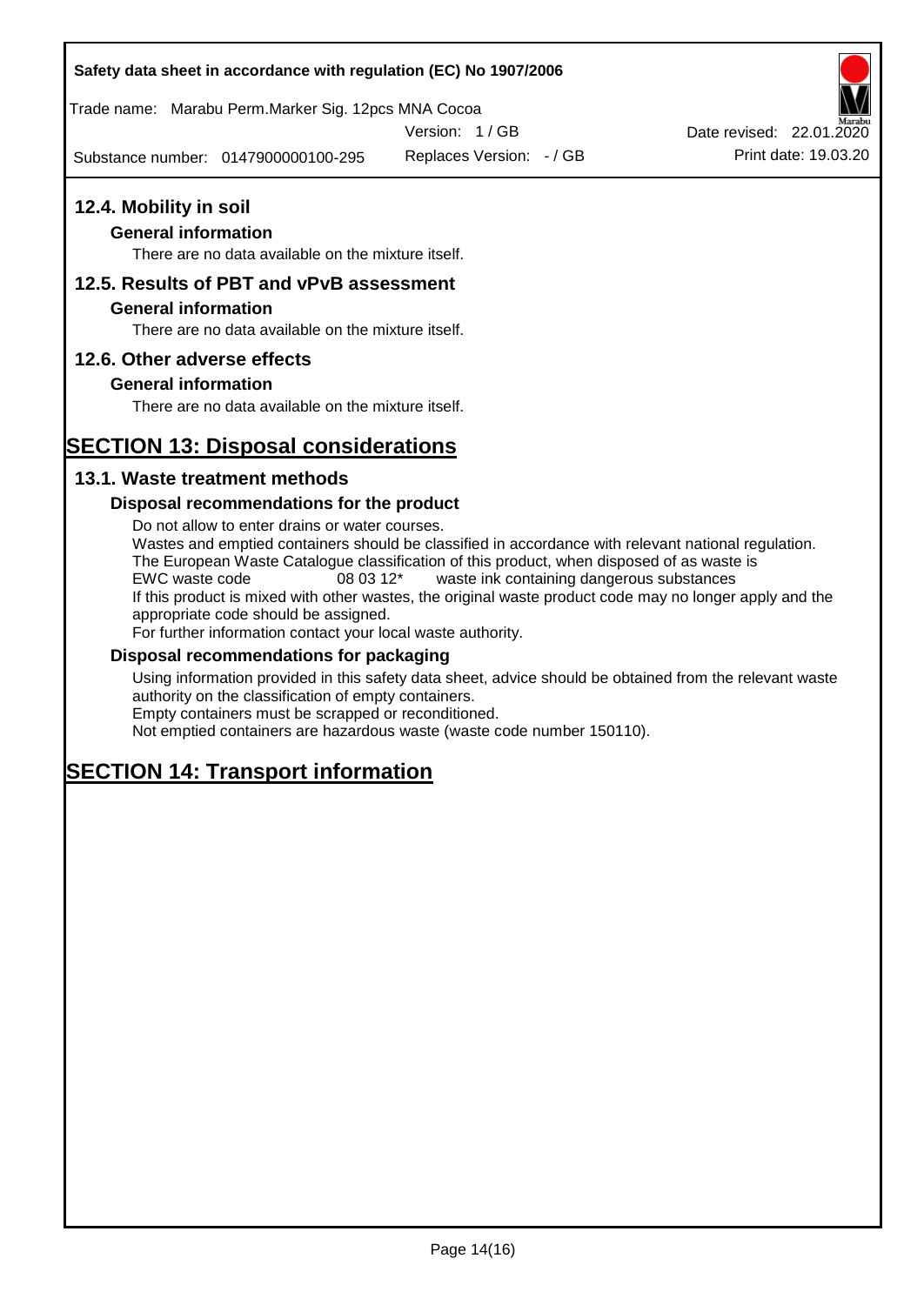|  |  |  | Safety data sheet in accordance with regulation (EC) No 1907/2006 |  |
|--|--|--|-------------------------------------------------------------------|--|
|--|--|--|-------------------------------------------------------------------|--|

Trade name: Marabu Perm.Marker Sig. 12pcs MNA Cocoa

Version: 1 / GB

Replaces Version:  $-$  / GB Print date: 19.03.20



Substance number: 0147900000100-295

|                                     | <b>Land transport ADR/RID</b> | <b>Marine transport</b><br><b>IMDG/GGVSee</b> | Air transport<br><b>ICAO/IATA</b> |
|-------------------------------------|-------------------------------|-----------------------------------------------|-----------------------------------|
| Tunnel restriction code             | D/E                           |                                               |                                   |
| 14.1. UN number                     | 1263                          | 1263                                          | 1263                              |
| 14.2. UN proper shipping name       | <b>PAINT</b>                  | <b>PAINT</b>                                  | <b>PAINT</b>                      |
| 14.3. Transport hazard<br>class(es) | 3                             | 3                                             | 3                                 |
| Label                               |                               |                                               |                                   |
| 14.4. Packing group                 | $\mathbf{III}$                | Ш                                             | Ш                                 |
| Special provision                   | 640E                          |                                               |                                   |
| <b>Limited Quantity</b>             | 51                            |                                               |                                   |
| Transport category                  | 3                             |                                               |                                   |
| 14.5. Environmental hazards         |                               | no                                            |                                   |

# **Information for all modes of transport**

### **14.6. Special precautions for user**

Transport within the user's premises:

Always transport in closed containers that are upright and secure.

Ensure that persons transporting the product know what to do in the event of an accident or spillage.

## **Other information**

**14.7. Transport in bulk according to Annex II of Marpol and the IBC Code** no

# **SECTION 15: Regulatory information**

## **15.1. Safety, health and environmental regulations/legislation specific for the substance or mixture**

## **VOC**

VOC (EU) 75 %

## **Other information**

The product does not contain substances of very high concern (SVHC).

## **15.2. Chemical safety assessment**

For this preparation a chemical safety assessment has not been carried out.

# **SECTION 16: Other information**

**Hazard statements listed in Chapter 3**